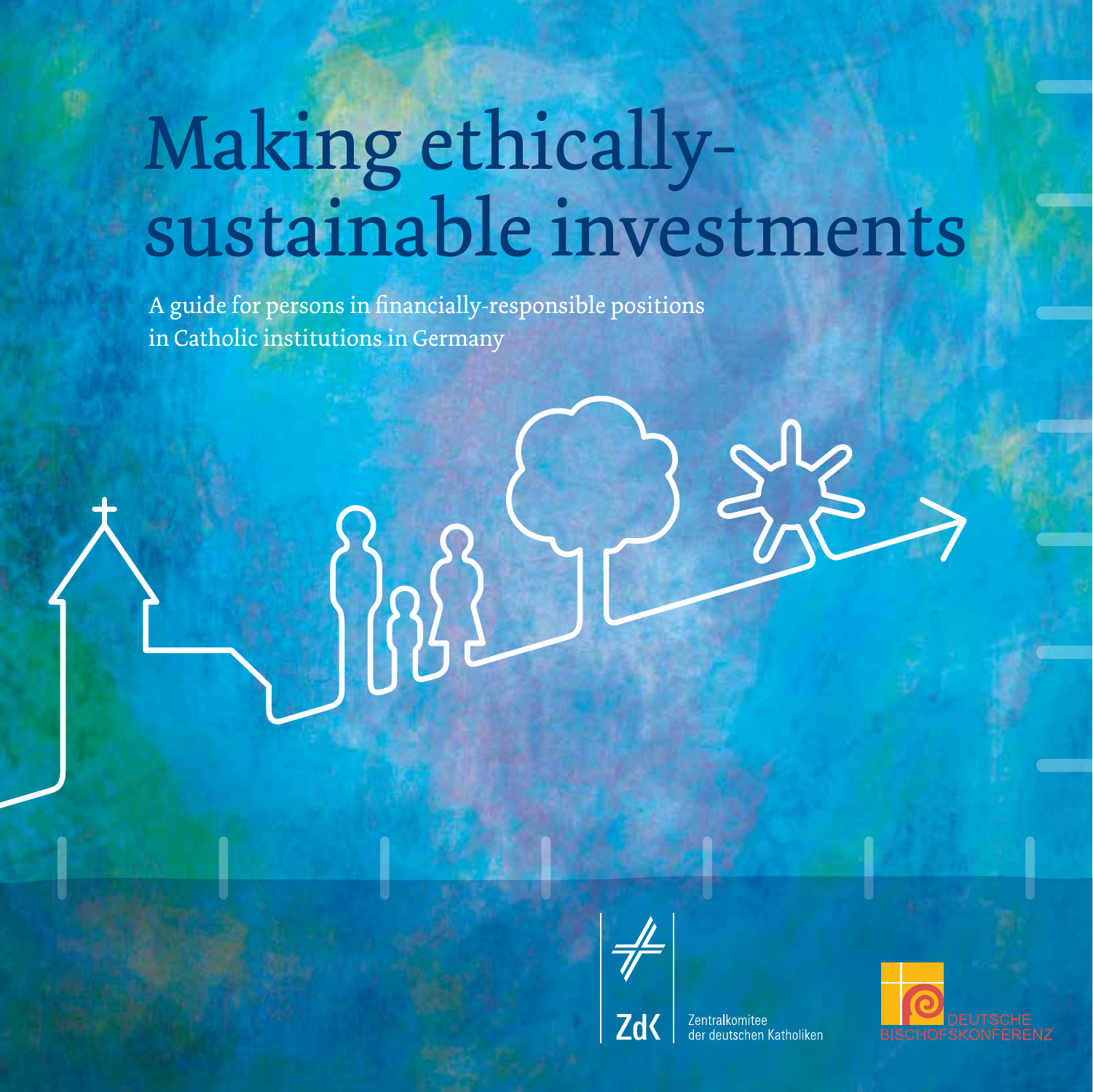

"In the final analysis, we must always be guided in all our decisions on assets by the question of how the money in the bishoprics can serve mankind."

Cardinal Reinhard Marx speaking at the closing press conference of the German Bishops' Conference spring full assembly on 26 February 2015 in Hildesheim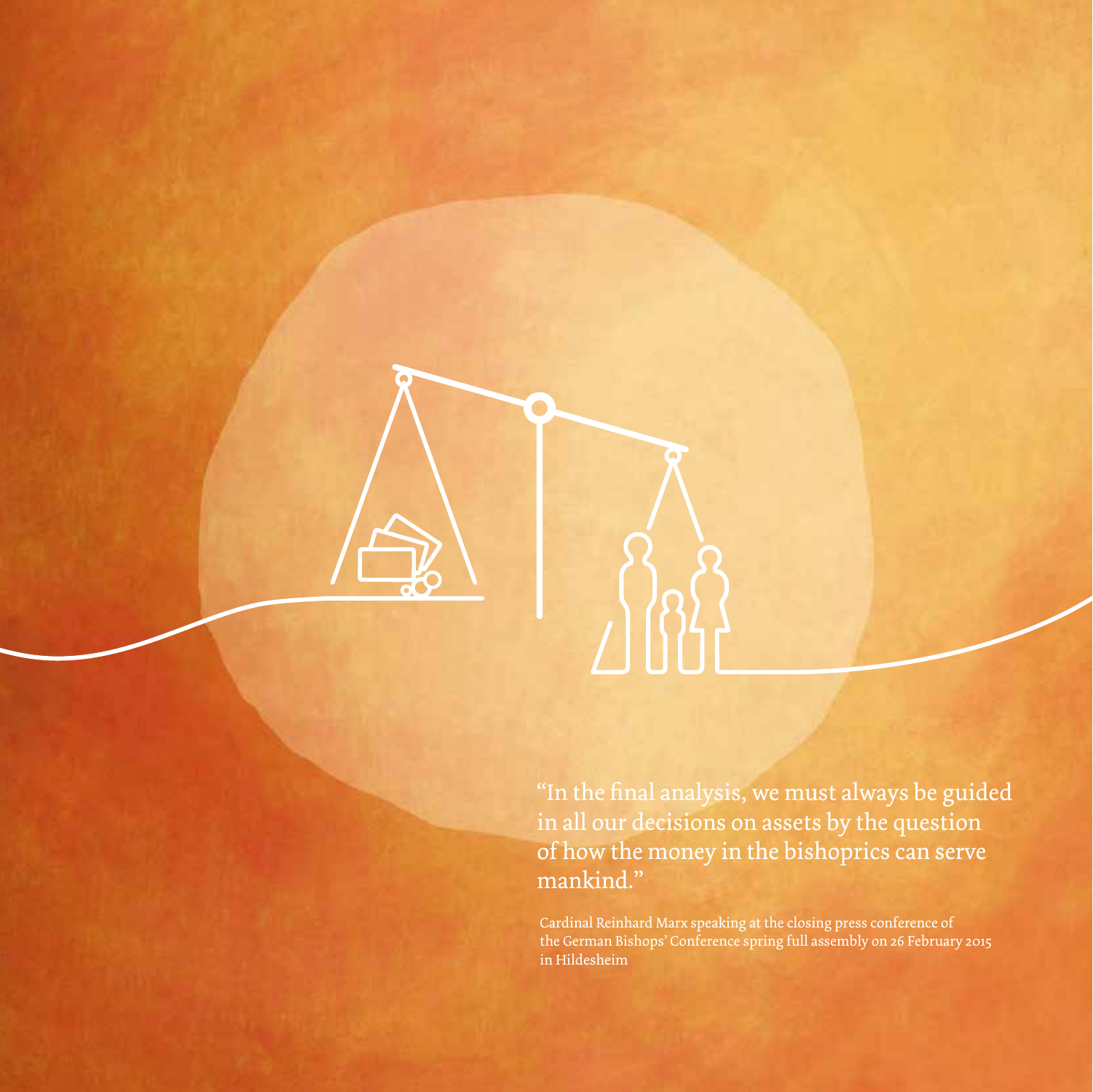## Making ethically-sustainable investments

A guide for persons in financially-responsible positions in Catholic institutions in Germany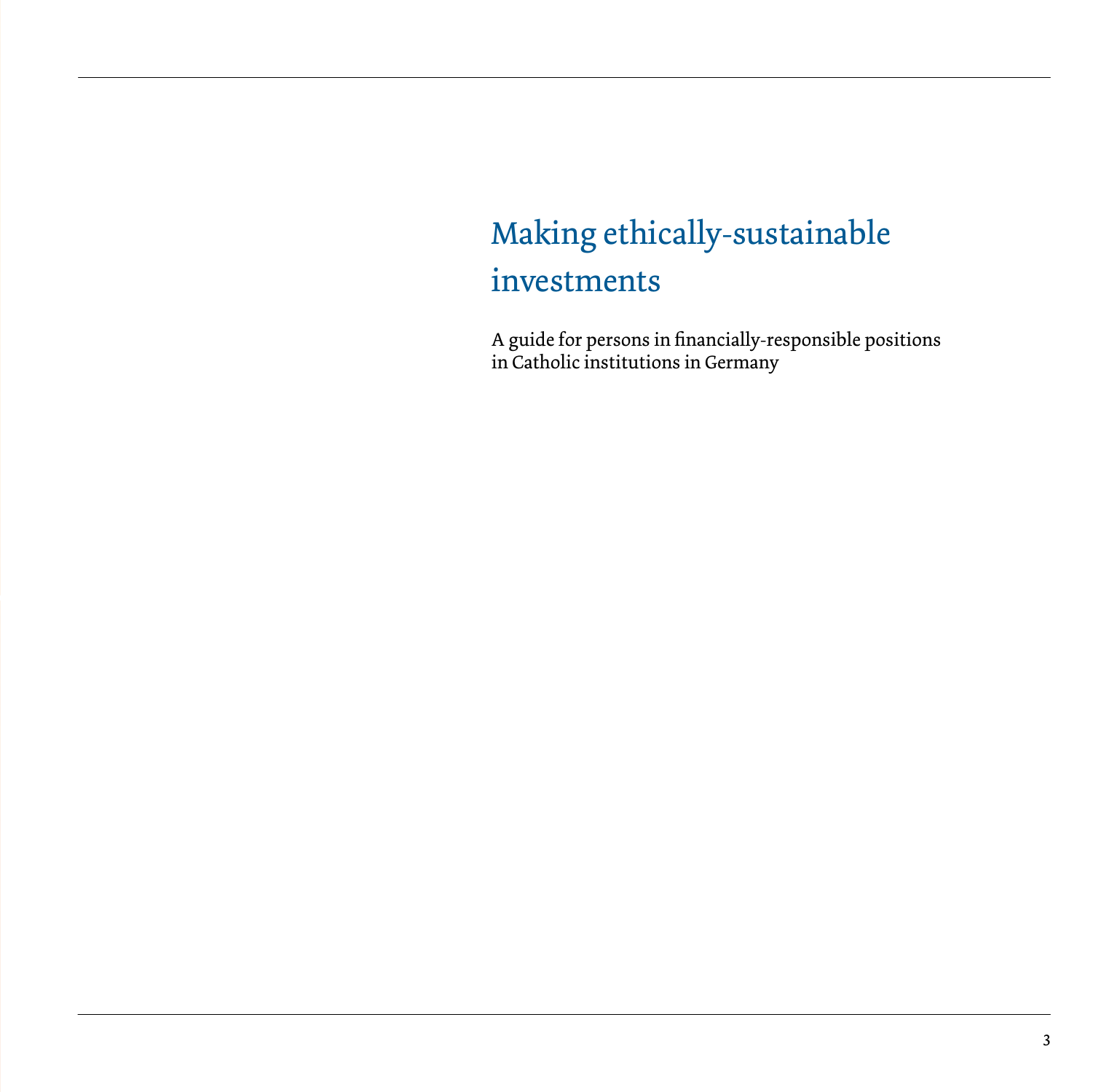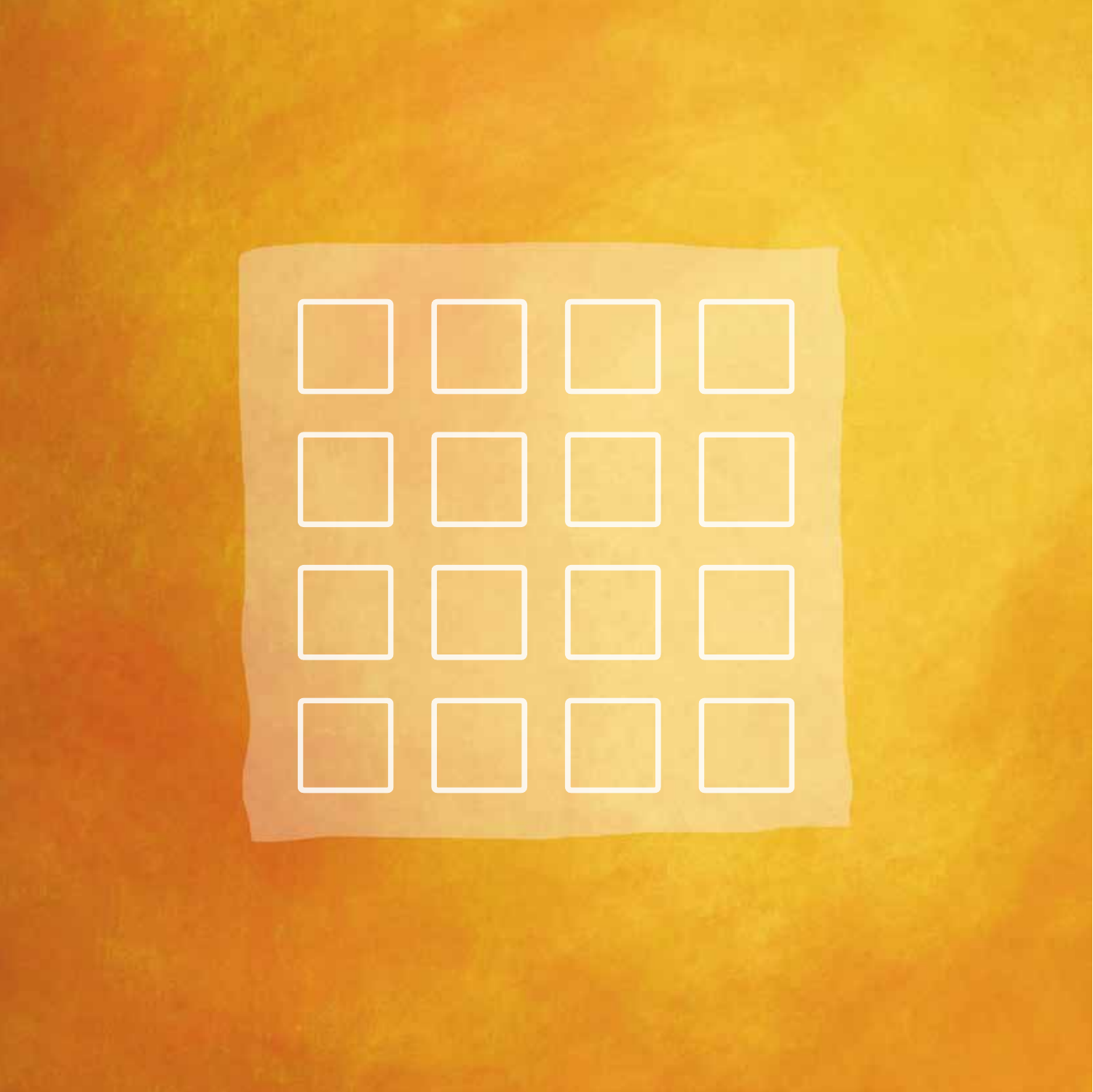### Table of Contents

| 1.1                                                                                                                                                                                                                                  |  |
|--------------------------------------------------------------------------------------------------------------------------------------------------------------------------------------------------------------------------------------|--|
| 1.2                                                                                                                                                                                                                                  |  |
| Ethically-sustainable investment as an expression of a Christian value orientation 11<br>1.3                                                                                                                                         |  |
| 1.4                                                                                                                                                                                                                                  |  |
|                                                                                                                                                                                                                                      |  |
| An obligation to man manufacture and the contract of the state of the state of the state of the state of the state of the state of the state of the state of the state of the state of the state of the state of the state of<br>2.1 |  |
|                                                                                                                                                                                                                                      |  |
| 2.3 Shades of grey and evaluation processes of ethically-sustainable investment  17                                                                                                                                                  |  |
|                                                                                                                                                                                                                                      |  |
|                                                                                                                                                                                                                                      |  |
| 3.2                                                                                                                                                                                                                                  |  |
| 3·3                                                                                                                                                                                                                                  |  |
|                                                                                                                                                                                                                                      |  |
|                                                                                                                                                                                                                                      |  |
|                                                                                                                                                                                                                                      |  |
| 4.3                                                                                                                                                                                                                                  |  |
| 4.4                                                                                                                                                                                                                                  |  |
| 4.5                                                                                                                                                                                                                                  |  |
| 4.6                                                                                                                                                                                                                                  |  |
| 4.7                                                                                                                                                                                                                                  |  |
|                                                                                                                                                                                                                                      |  |
|                                                                                                                                                                                                                                      |  |
|                                                                                                                                                                                                                                      |  |
|                                                                                                                                                                                                                                      |  |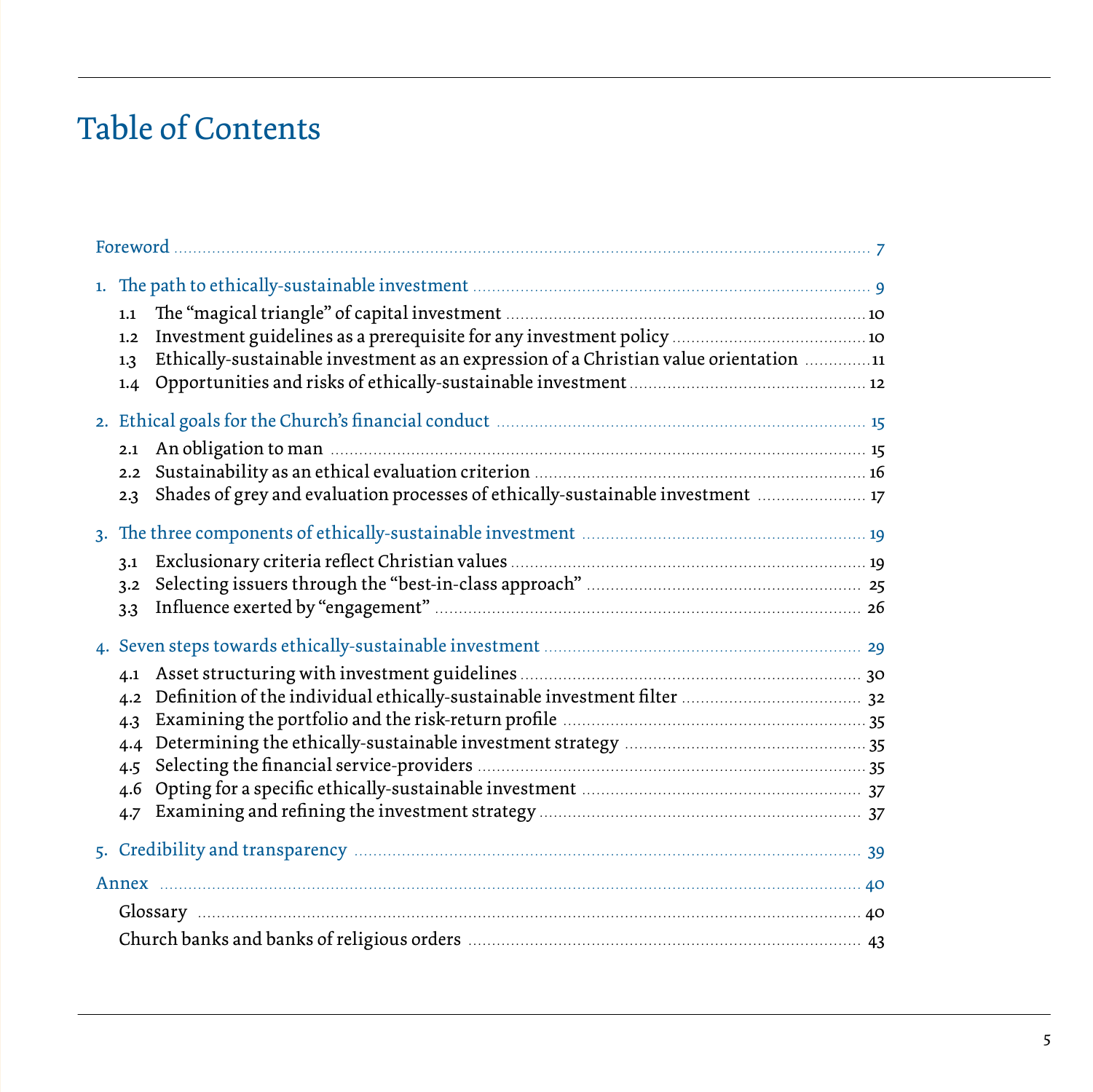### "Money must serve, not rule!"

 Pope Francis, Apostolic Exhortation *Evangelii gaudium* (2013), no. 58.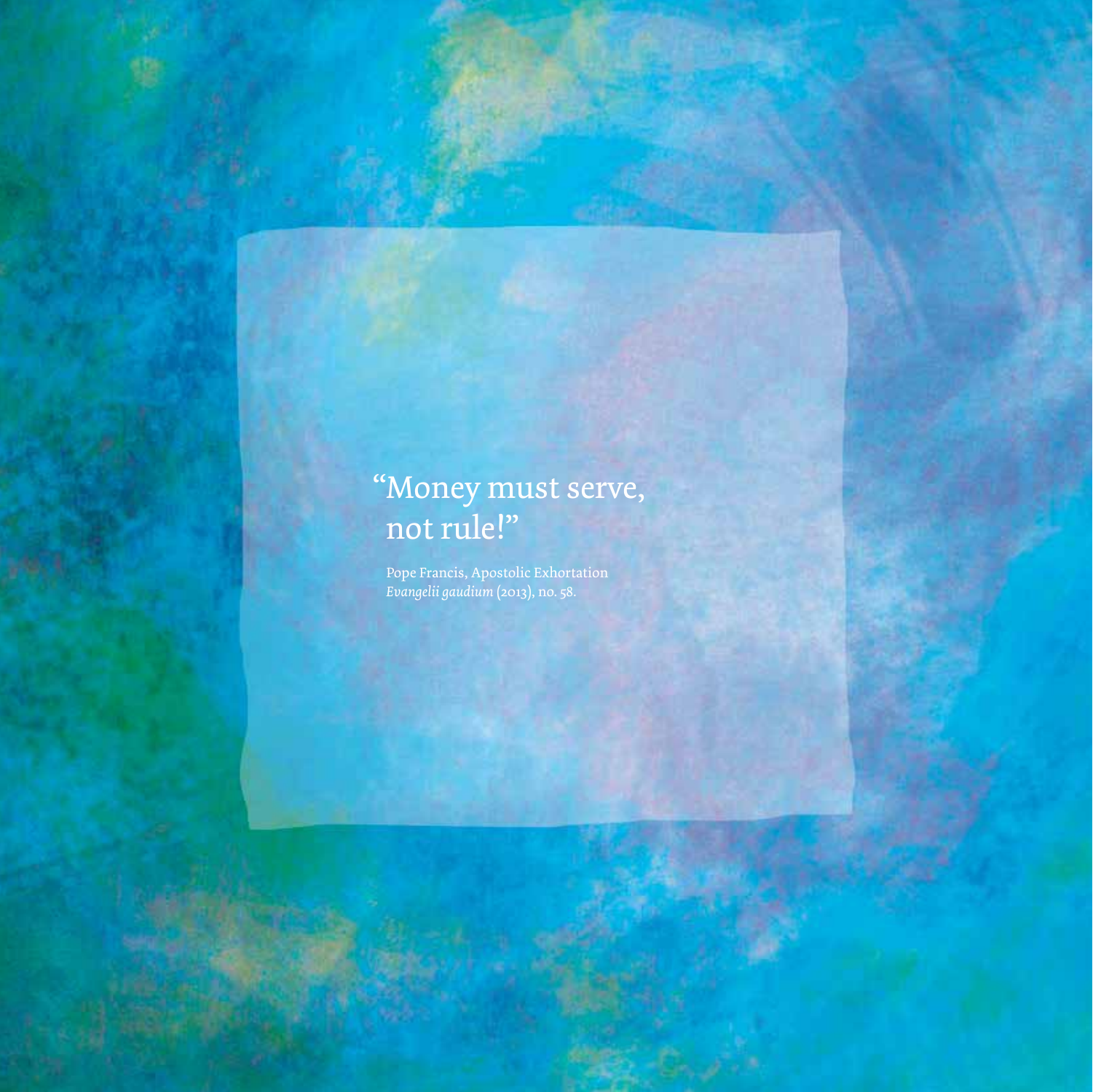### Foreword

Many persons in responsible positions in both small and large church institutions are seeking ways to invest church assets in an ethical and sustainable way. They are responsible for financially facilitating the work of the Church, which has a long-term orientation in most cases. At the same time, they would like to take account of an ethical perspective when managing the assets. This guide aims to support the persons in financially-responsible positions in doing so. At the same time, it seeks to motivate a discussion on ethical aspects of financial investment and draw attention to the processes of weighing up which need to be repeatedly carried out.

It is virtually impossible as a rule for the individual to recognise what economic, social and ecological impacts various financial investments have. Such impacts can however be analysed by specialised financial service-providers. They can be evaluated according to ethical criteria and – like the classical investment objectives of liquidity, security and return –, these can be accommodated when making specific investment decisions.

Pope Francis put it succinctly in his Apostolic Exhortation *Evangelii gaudium* (no. 58): "Money must serve, not rule!" This principle applies to all persons in financially-responsible positions in the parishes, (arch) bishoprics, charitable and church institutions, Orders, Catholic associations, church foundations, banks and aid agencies. They have been made aware of whether and how the Church's financial investments serve man, not only when the returns are used for the purposes of

church institutions, but also when earning the returns themselves. Ethically-sustainable investment offers many possibilities for these persons in financially-responsible positions. It is a form of professional asset management which includes ethical criteria.

The first two chapters of this guide describe the situations in which church institutions engage in ethically-sustainable investment. The third chapter presents the components which make up this form of investment; the fourth chapter will then name seven specific steps towards ethically-sustainable investment. The fifth and final chapter demonstrates that ethically-sustainable investment can certainly do justice to the growing demands for plausibility and transparency in the Church's dealings with its money.

The common denominator of all church investment is a sound funding of church tasks, as well as the orientation of financial investment towards people. This helps to set a course towards ethically-sustainable investment. We hope that the interest in this topic will be strong, as a large share of the Church's credibility depends on it. We hope that all this guide's readers will gain much from reading it.

Cardinal Reinhard Marx President of the German Bishops' Conference (DBK)

Alois Glück President of the Central Committee of German Catholics (ZdK)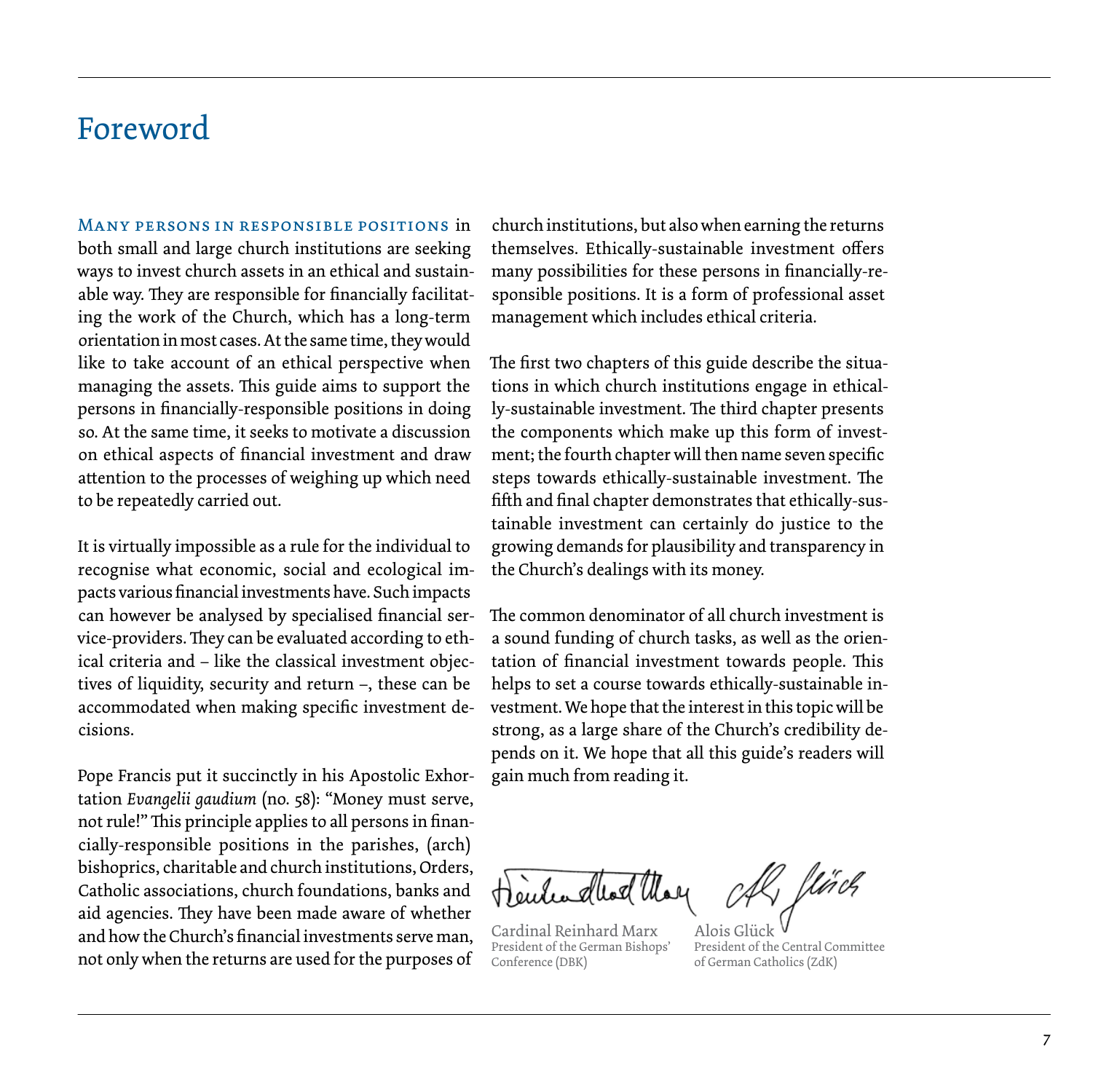"The topic of ethical investment has a long way to go before reaching the status in Germany that would be desirable from the viewpoint of Christian responsibility."

Central Committee of German Catholics (publisher): *Ethical Investment, a practical guide for private and church investors*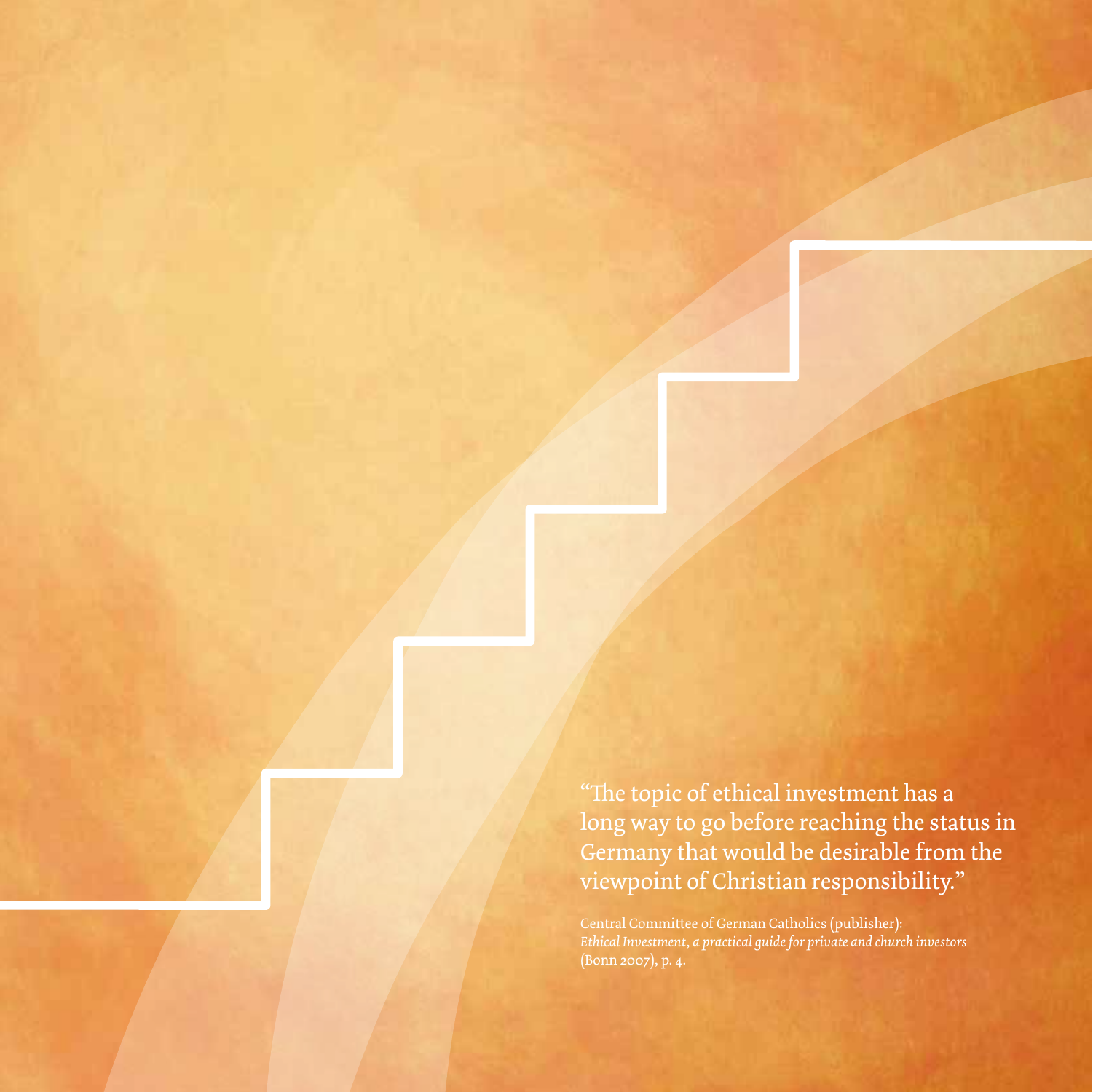### 1. The path to ethically-sustainable investment

THERE HAS BEEN MUCH CONSIDERATION AND controversy in the past regarding the relationship between the Church and its assets. Whatever assessment one reaches, the Church needs money to be able to fund its many tasks in the liturgy, proclamation and charity in the long term. She must be able to acquire, own, manage and sell assets, and this must always take place with the aim in mind of also lending financial security to Her actions. Church assets are therefore not an end in their own right. Persons in financially-responsible positions in the Church are faced with a challenge to execute their tasks with the care of a good economist, and at the same time with a profound sensitivity for the high ethical demands of the Church. They are accountable for their financial decisions, and must show that the Church sensitively and responsibly pursues Her special mission, also when it comes to financial matters. Contradictions between what is proclaimed and what we do also need to be avoided in financial investments.

In an increasingly globalised world, the Church and Her assets should not withdraw from the investment options on the international capital market. She is hence faced with the challenge that she Herself must examine the effects of Her asset investment, some of which are difficult to discern. Financial investments may also entail negative side effects. Consequently, they are not ethically neutral. When it comes to Her financial dealings, the credibility of the Church hence depends on analysing the achievement of the objective

not only when using the returns, but also when achieving them.

Making ethically-sustainable investments is a form of financial investment in the selection of which financial aspects as well as ethical, social and ecological impacts are included in the evaluation. Many persons in financially-responsible positions in the Church are already investing the assets entrusted to them in this way. They wish thereby to ensure that their Christian value orientation is also implemented in the way they make investment decisions.

The principle of sustainability put forward by the Church's social proclamation considers the responsibility for the social balance in a globalised society, the ecological viability of our Earth, as well as economic performance, as acting in conjunction. In this process, the principle of sustainability analyses the impact of human activity on the generations who are alive today and on those of tomorrow, and shows how to responsibly handle the available social, ecological and economic resources.

The debate among experts frequently refers to the evaluation criteria for ethically-sustainable investments as ESG criteria. These stand for the three analysis areas of Environment, Social and Governance (responsible state and corporate management). Ethically-sustainable investment hence tackles the fundamental demands of the principle of sustainability.

**Church assets at the service of proclamation**

**Financial investments are not ethically neutral**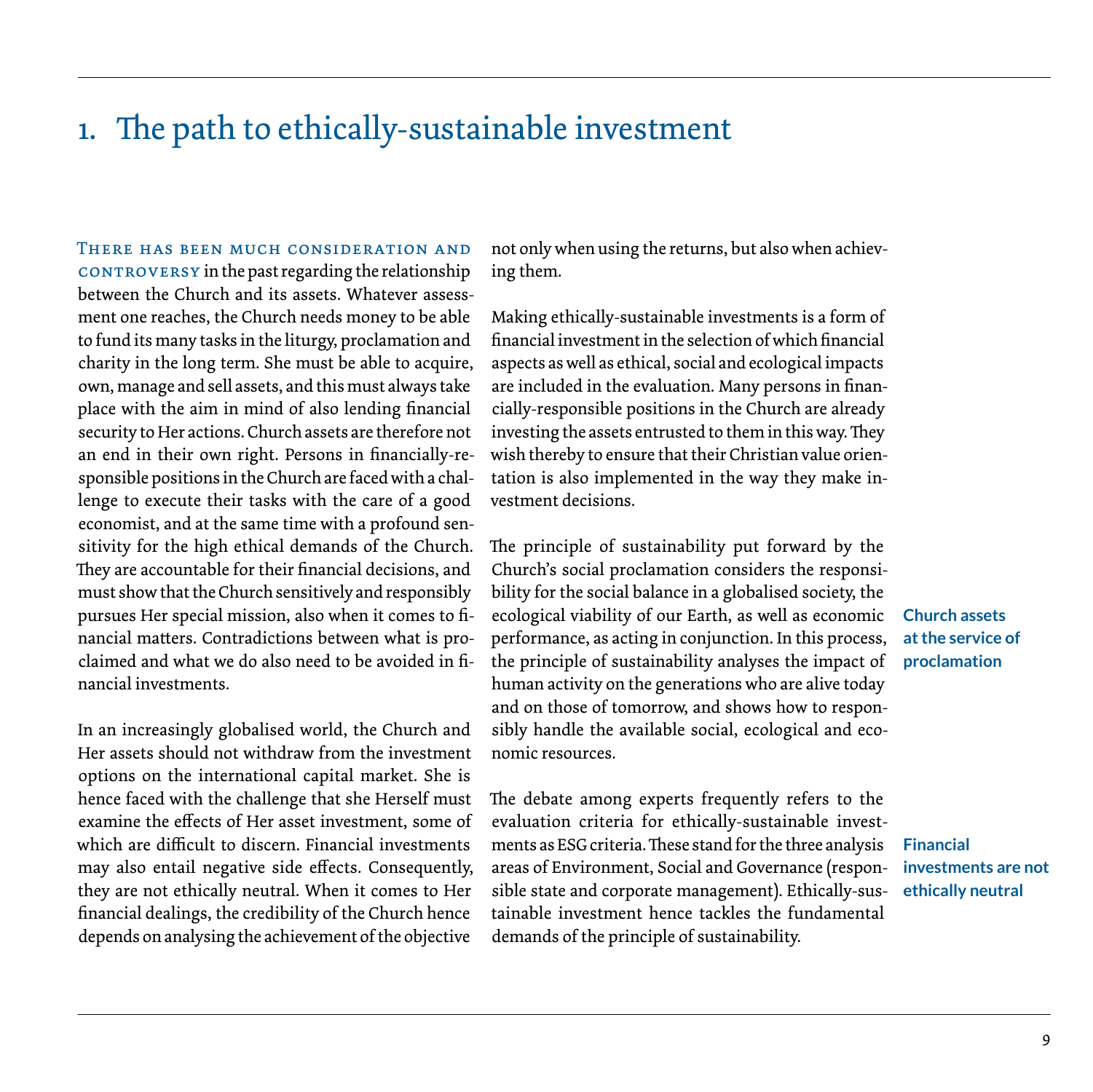Before ethically-sustainable criteria are used in the investment process, the stage needs to be set for this to take place. The ascertainment of the financial requirement and the structuring of the capital assets are two of these prerequisites. They find expression in the "magical triangle" of capital investment, consisting of the three objectives of liquidity, security and return. This magical triangle is the starting point of any responsible investment policy.

All asset holders – regardless of their financial volume – must take up a position for their institutions vis-à-vis these three objectives. They must therefore determine at what time they need what funding in the short, medium and long term, how securely they would like to invest their assets, and what return expectation they are pursuing with their investment policy. The three objectives, which compete to some degree, then need to be interrelated to enable them to be pursued within existing legal provisions. Asset holders' ideas in this regard are summed up in investment guidelines in which binding stipulations are entrenched for the establishment and management of assets.

#### 1.1 The "magical triangle" of capital investment 1.2 Investment guidelines as a prerequisite for any investment policy

Investment guidelines are a basic prerequisite for an investment policy that is orientated towards the objective of the institution. Such guidelines define the general objectives of the asset policy as to how the assets can be invested in the various forms of investment in order to do optimum justice to the three goals of liquidity, security and return. It is only with well-structured asset investments, both balanced and diversified, that the necessary liquidity can be provided in order to minimise potential risks and take advantage of the opportunities offered by the capital market within a responsible framework.

Investment guidelines provide persons in financially-responsible positions with security as to their conduct both internally and vis-à-vis third parties. Internally, the responsible bodies define how the capital assets are to be invested. Externally, the investment guidelines provide the framework for any external financial service-providers providing advice in which to make investment proposals. Investment guidelines can furthermore be a tool for greater transparency, also showing an interested public how the assets entrusted to them can be used responsibly.

#### **Liquidity, security and return**

**Investment guidelines are indispensable**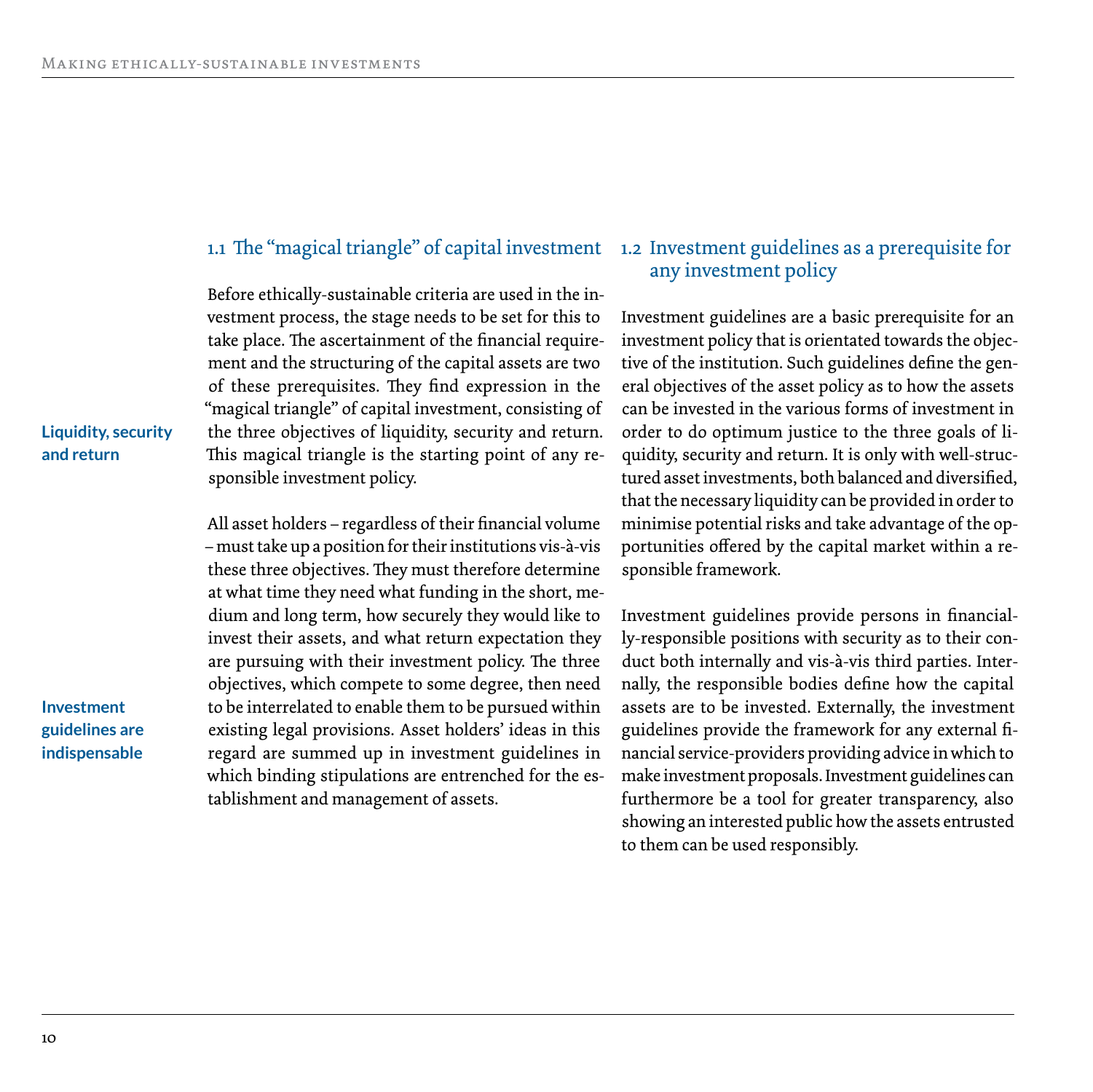

#### Figure 1: **The magical triangle of capital investment against the background of an ethically-sustainable value orientation**

#### 1.3 Ethically-sustainable investment as an expression of a Christian value orientation

In ethically-sustainable investment, the three above investment objectives of liquidity, security and return are added to by non-financial objectives. The latter can determine via ethical criteria what the financial investment may not do, or may pro-actively show what the consequences of the investment are to be. The ethically-sustainable objective of the financial investment is to be determined by church institutions according to their respective purpose, using Christian value standards, and should be combined with the other three objectives of capital investment, depending on and in

competition with one another. Compromises needing to be drawn here are not an expression of arbitrariness, but seek to find ethically-optimal, responsible solutions for the concrete situation in which the institution finds itself.

To what degree ethically-sustainable criteria are to be applied to capital investment and how they are to be weighted depends on the different respective demands on the assets that are to be managed. There is thus a need to reflect on the opportunities and risks involved in ethically-sustainable investment and to explore them against the background of our own tasks as defined in our articles of association.

#### **Consideration of ethical value standards**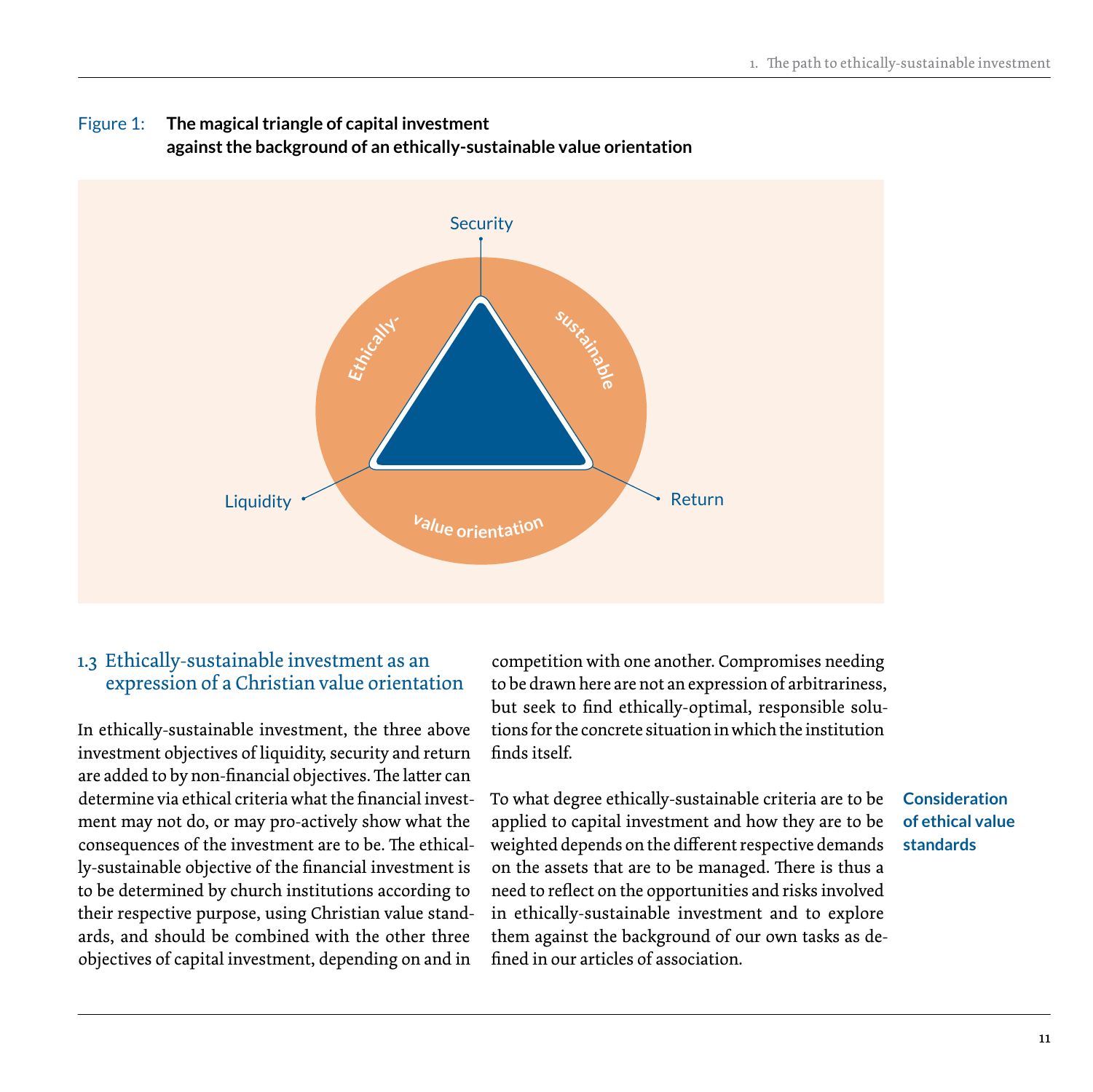#### 1.4 Opportunities and risks of ethically-sustainable investment

Social, ecological and governance criteria are taken into account when engaging in ethically-sustainable investment so that ethical values can be applied to our own investment decisions. From this point of view, questionable fields of business and commercial practices can be revealed and ruled out, such as unfair business practices or exploitative environmental conduct, breaches of internationally-recognised standards or technologies entailing a heightened residual risk. Church institutions whose actions and ethical demands may not differ if they are to remain credible take up this opportunity to engage responsibly in ethically-sustainable investment. They can give account of this and create transparency.

Investors must however keep in mind when it comes to ethically-sustainable investment that changes emerge in their risk-return profile if they wish to see specific exclusionary criteria applied for ethical reasons. Depending on the application of specific exclusionary criteria, the return opportunities of entire sectors may be out of reach. It may be necessary to consciously forego returns in such cases. There would then however be a need to also examine whether restricting the spread of the capital too strictly leads to a higher risk of loss, that is by forming "concentration risks".

Ethically-sustainable investment can however also prove to be a risk-reduction strategy from an investor's point of view. With the information at their disposal, ethically-sustainable asset holders can ultimately deliberately refrain from making an investment because they recognise a considerable reputation risk in such an investment which they do not wish to take. The targeted evaluation of individual investments may also minimise future event, litigation and legal regulation risks.

Asset holders must therefore carefully weigh up the opportunities and risks of ethically-sustainable investment and develop an understanding of the degree to which they can and wish to make ethically-sustainable capital investments in their area of responsibility.

Various studies demonstrate that ethically-sustainable financial investment can achieve market-level returns, depending on the management approach. No fundamental disadvantage as to returns can therefore be proven to ensue from ethically-sustainable financial investments vis-à-vis conventional investment. The main factor is the definition of the ethically-motivated investment criteria which are stipulated in the investment and sustainability filter, as well as the quality of the management. If the latter is taken on professionally, this leads to costs in most cases, for instance for purchasing individual research services from sustainability agencies.

**Enhance credibility**

**Avoid "concentration risks"**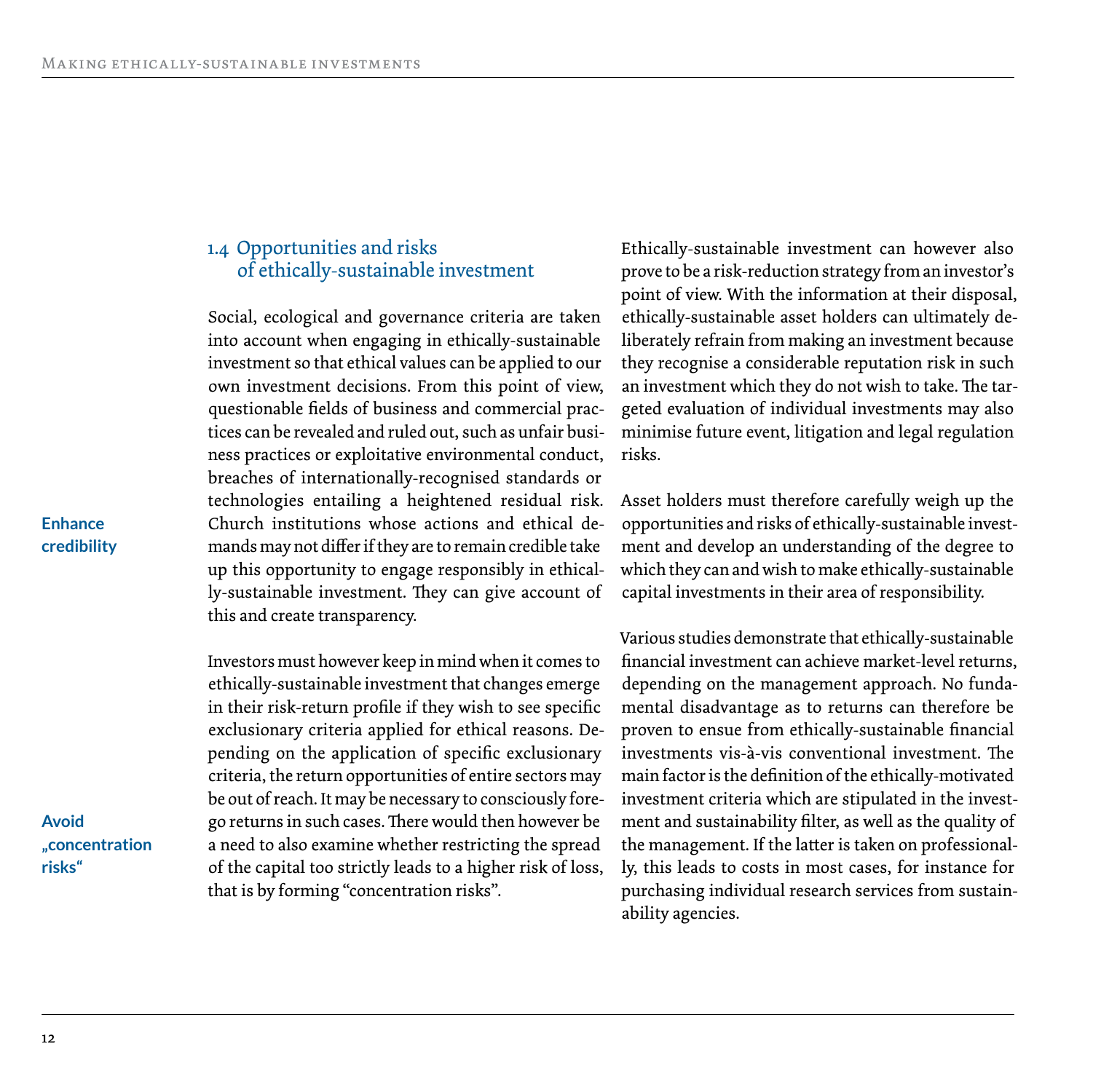

#### Figure 2: **Opportunities and risks of ethically-sustainable investment**

Ethically-sustainable investment offers to securities issuers such as enterprises the opportunity to deliberately strive for sustainability, to be able to recognise social, ecological and other non-financial risks early and minimise them. They thus collect long-term competitive and hence return advantages vis-à-vis their competitors. They can also reduce future reputation risks and ethically-dubious business fields and commercial practices. Targetedly investing in such issuers can increase their opportunities on the market in the long term.

"The financial crisis of 2007–08 provided an opportunity to develop a new economy, more attentive to ethical principles, and new ways of regulating speculative financial practices and virtual wealth. But the response to the crisis did not include rethinking the outdated criteria which continue to rule the world."

Pope Francis, Encyclical Letter *Laudato si'* (2015), no. 189.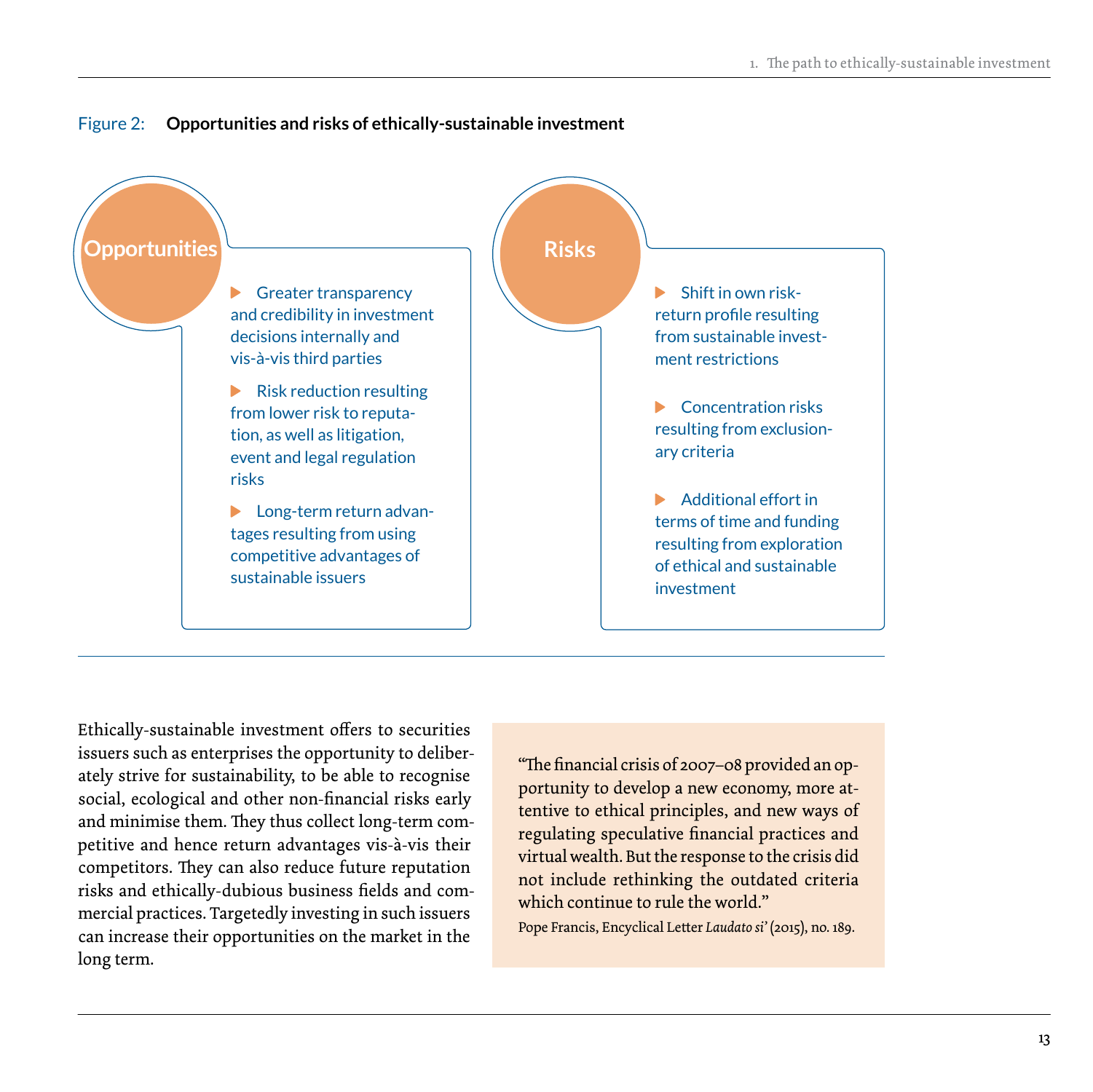"When deciding on investments, choosing forms of bank deposit and cooperating with business partners, the Churches have to be stricter with themselves than companies are."

*For a future founded on solidarity and justice,* Statement of the Evangelical Church in Germany and the German Bishops' Conference on the Economic and Social Situation in Germany (Bonn-Hannover 1997), no. 246.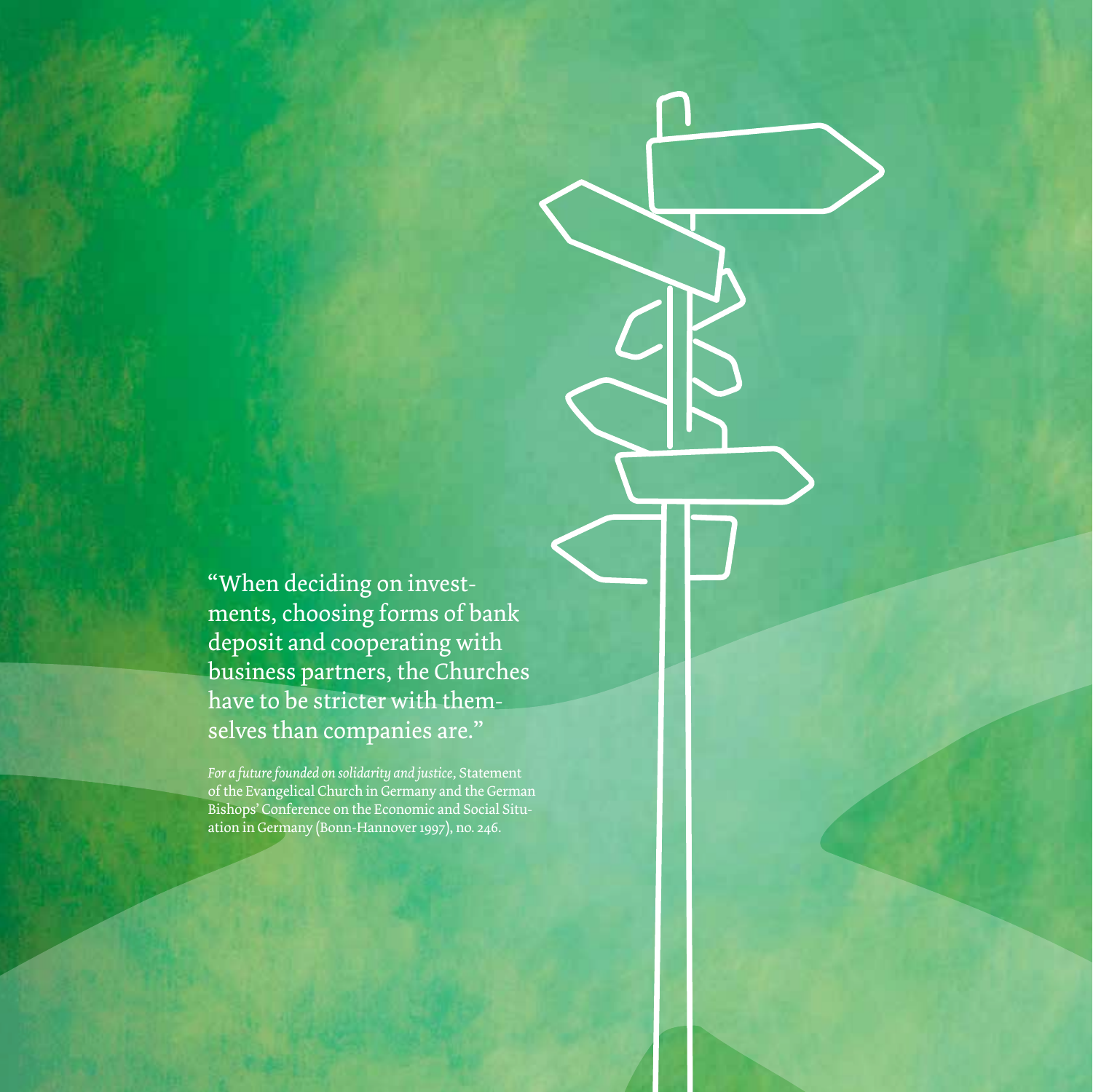### 2. Ethical goals for the Church's financial conduct

Man is "the source, the center, and the purpose of all economic […] life." With this central guiding concept from the Pastoral Constitution *"Gaudium et spes"* (no. 63), the Second Vatican Council summed up in 1965 the key concern of the Church's social proclamation to the present day: Man is the centre of all economic and social life. Everything that man creates and shapes is to be there for him and for the development of his personality. This supreme principle of the Church's social proclamation characterises the perspective which church institutions apply when evaluating the criteria of ethically-sustainable investment.

#### 2.1 An obligation to man

The beginning and end of the Church's social proclamation is man as an individual with his unalienable dignity. He and his needs and concerns must form the centre of society, policy and the economy. The latter are not a means unto themselves, but are to serve man. The same applies to the capital market as a part of the economy. It too is not a means unto itself, but in the final analysis must serve man, as must the economy as a whole. The Church Herself cannot and does not wish to withdraw from this ethical principle. She carries out Her service to man on behalf of Jesus Christ. As a factor acting on both societal and economic stages, She has

#### **Capital must serve man**

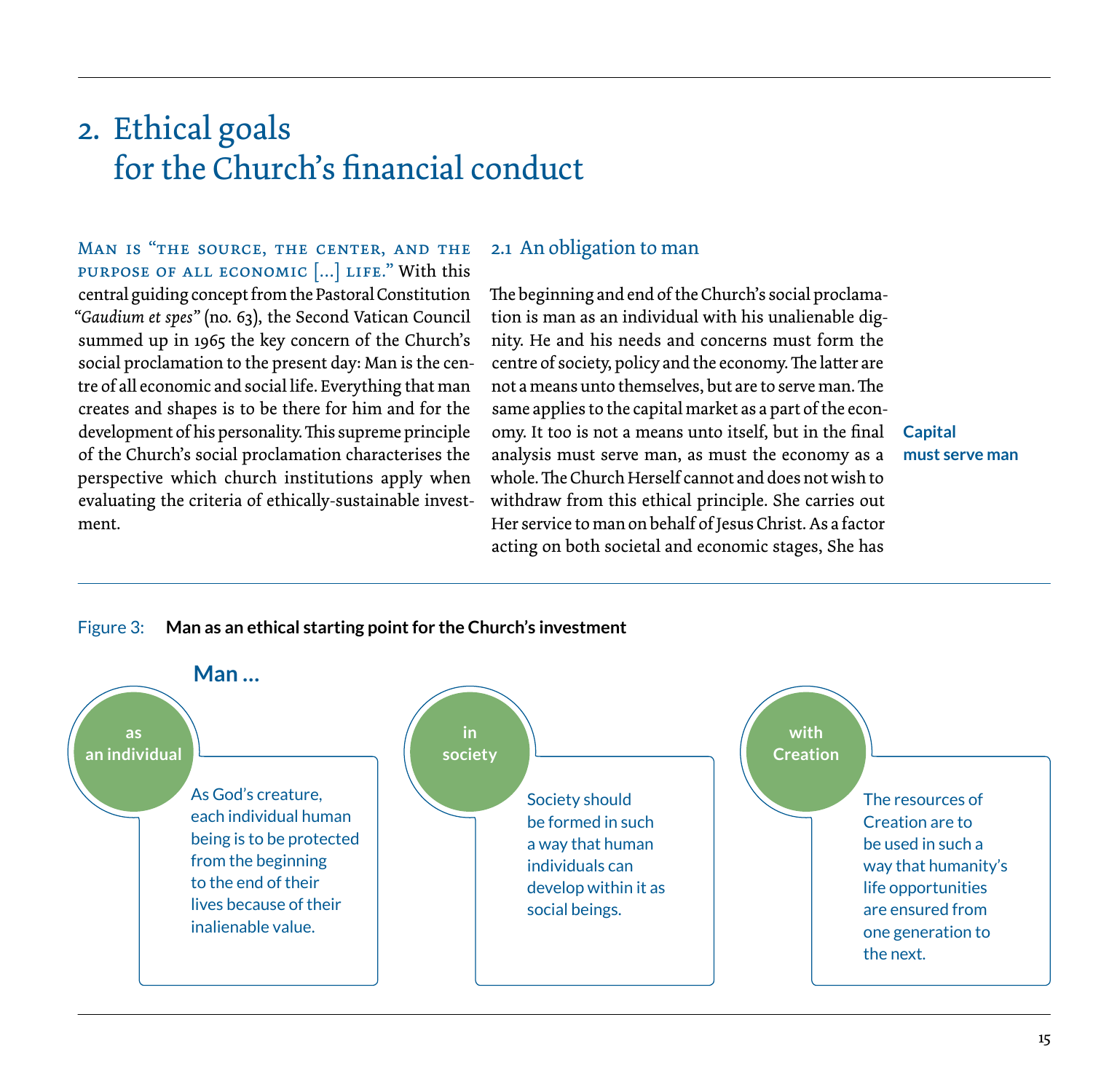an obligation to man. The management of church assets is no exception here. From the point of view of the Church, the orientation of all societal action towards the success of human life is central to the derivation of and rationale for ethical evaluation criteria. Such an orientation finds its expression in the protection of the human individual, in standing up for justice and peace, as well as in conserving Creation.

When seeking ethical criteria, it is therefore not only a matter of finding answers to the social issue, but also of locating answers to the ecological question that is vital to the circumstances in which people live today and will live tomorrow. The social and the ecological dimensions hence form the framework for a sustainable shaping of the world on the basis of the Christian faith.

#### 2.2 Sustainability as an ethical evaluation criterion

In the interest of the future of people and of Creation, the Church's social proclamation demands greater sustainability when dealing with social, ecological and economic resources. It obliges man, as God's trustee, to take responsibility for the interests of His Creation and to conserve it. Here, the Church's social proclamation sharpens the awareness of the increasing interweaving of social, ecological and economic problems in a global context.

In concrete terms, sustainability aims to ensure that the common resources that are used, be they obtained from Nature or made by society, are no longer used up, but that their potential is conserved for future generations such that they are not in a worse position when it comes to meeting their needs than those alive today. Criticism hence also applies to any form of externalisation, that is any process of passing the costs of economic activities onto third parties, the environment or future generations. Sustainability, for which there is no universal definition, is therefore an evaluation criterion for Christian social proclamation in order to examine societal acts as well as economic structures and processes as to whether and to what degree they serve – or fail to serve – the well-being of people in today's and future generations.

Also when it comes to financial investments, in ethical terms there is a need to ask whether investment makes a positive contribution towards the success of human life in a global context, or perhaps even makes things worse. In practical terms, for instance, protection and promotion of human rights, compliance with international labour and environmental standards, as well as the economical, environmentally-friendly use of resources, constitute concrete standards by which the sustainability of an investment can be assessed.

Against the background of this fundamental ethical stance, the discussion here consciously focuses on ethically-sustainable investment. The combination of defi-

**Living conditions of present and future generations**

#### **Sustainability and the Church's social proclamation**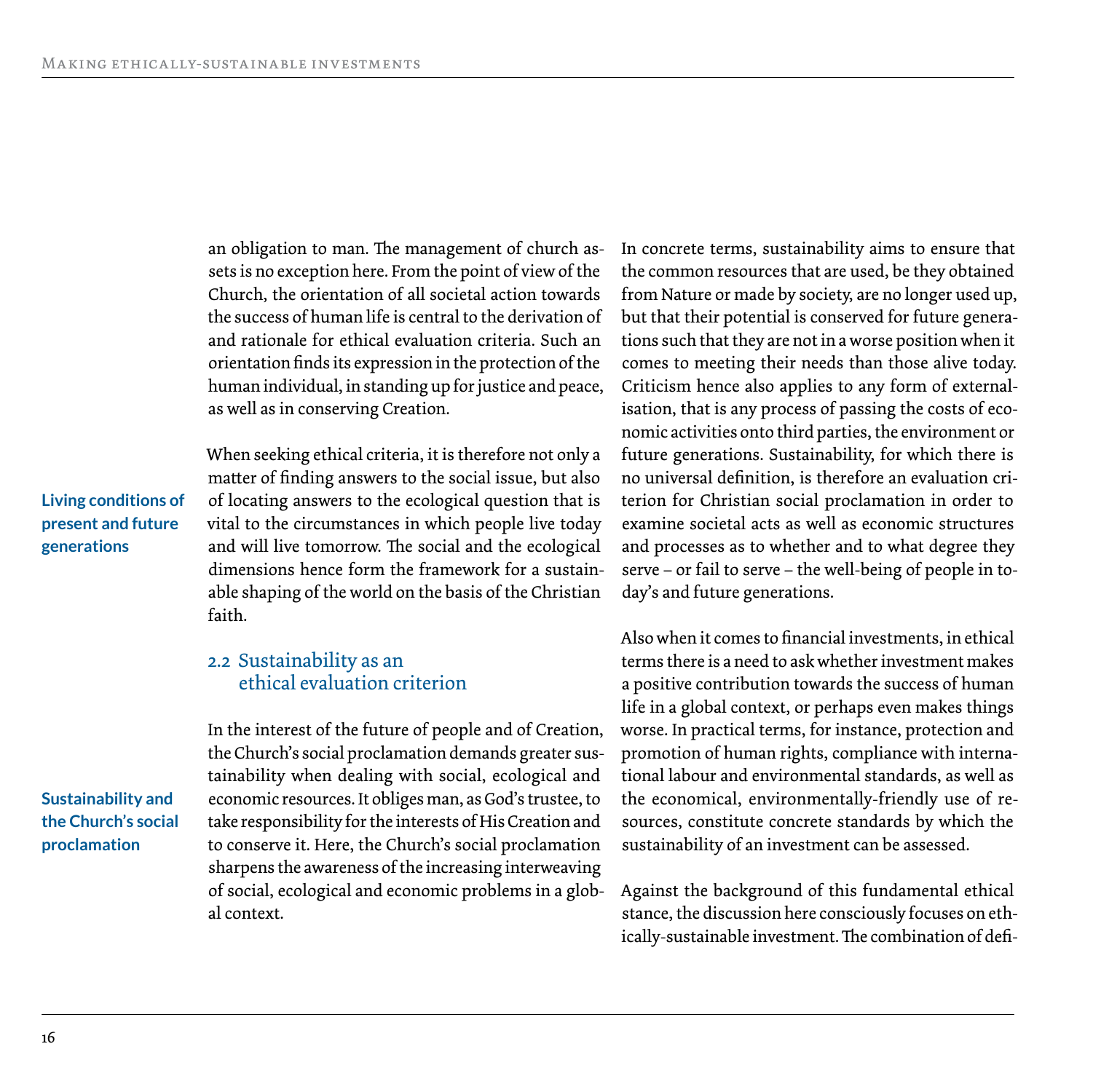

#### Figure 4: **Principles and evaluation criteria of ethically-sustainable investment**

nitions of ethical and sustainable makes clear the aspiration for the individual social and ecological investment criteria of ethically-sustainable investment to serve the well-being of the human individual, society and Creation. Church investors can trace the social and ecological investment criteria back to ethically-reflected, Christian values.

#### 2.3 Shades of grey and evaluation processes of ethically-sustainable investment

The global capital market and the investment products which are traded on it are virtually impossible to understand, even after thorough analysis. Large enterprises frequently operate as multinational mixed groups, some of which are tightly interwoven. A woodcut-like black-and-white view of the capital market therefore does justice neither to the complex nature of the investment products offered on it, nor to the issuers. Given this fact, ethically-sustainable investment

needs to live with different shades of grey. Since no issuer complies with the ideal of all ethical demands whilst at the same time being able to guarantee both security and returns, when dealing with the investment objectives and criteria, asset holders need to strike a pragmatic balance between the objectives of capital investment and the ethically-sustainable evaluation criteria. The ultimate aim is to strike a balance between the ethical goal and what can be financially justified. After such a clarification process, those responsible need to decide from what boundaries and threshold values they consider specific investments to be justifiable for their institution, perhaps because on the basis of the ethical exclusionary criteria the risk-return profile of the financial investment is no longer correct, or because the financial investment itself does not meet the minimum ethical requirements of the church institution.

#### **Evaluation processes needed**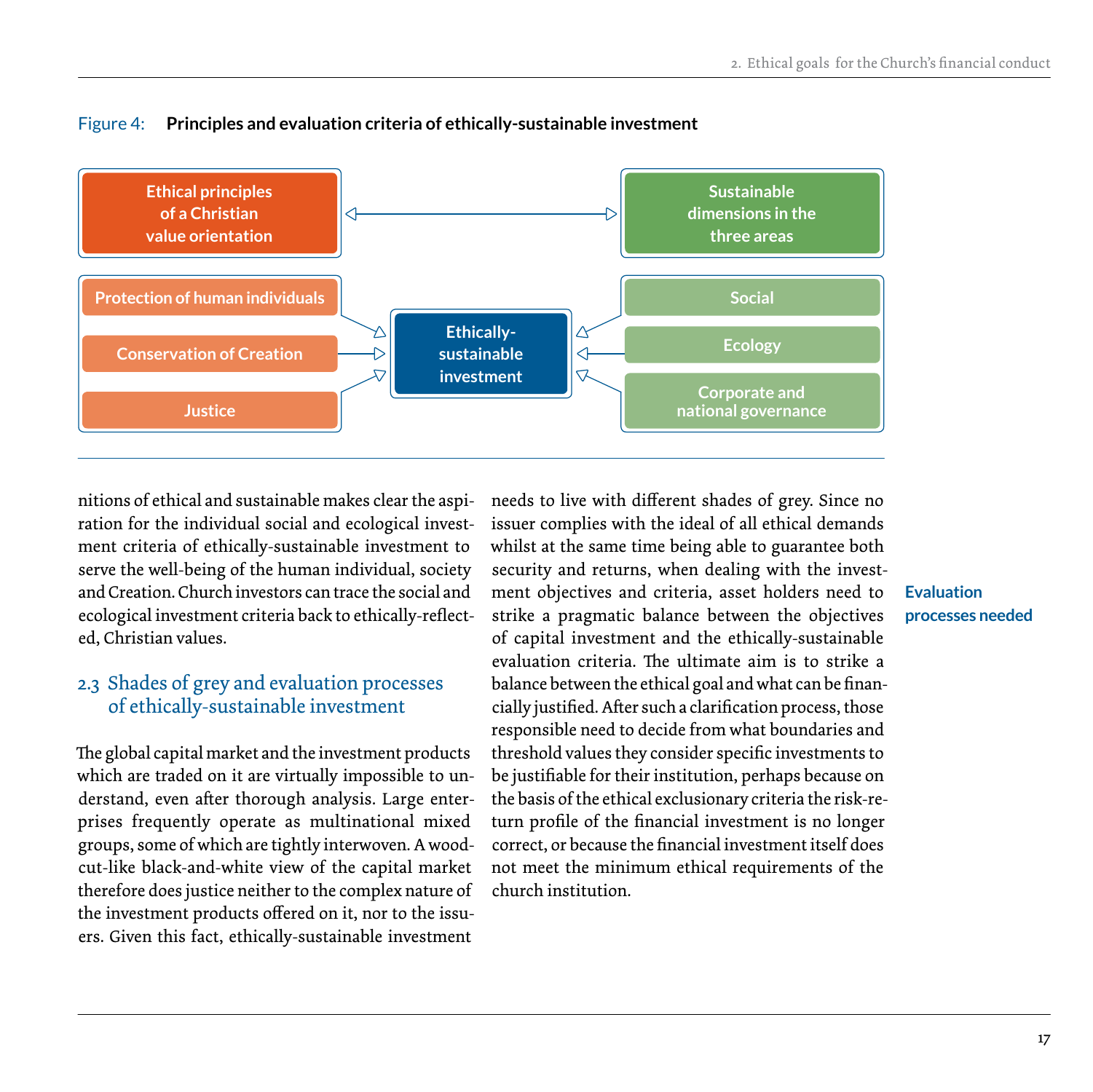"Since Christians and their Churches also have financial assets which they invest, they should set strict standards in order to do the most ethical thing with their money."

German Bishops' Conference Research Group on International Church Affairs (publisher): *The many faces of globalization. Perspectives for a humane world order* (Bonn 1999), p. 61.

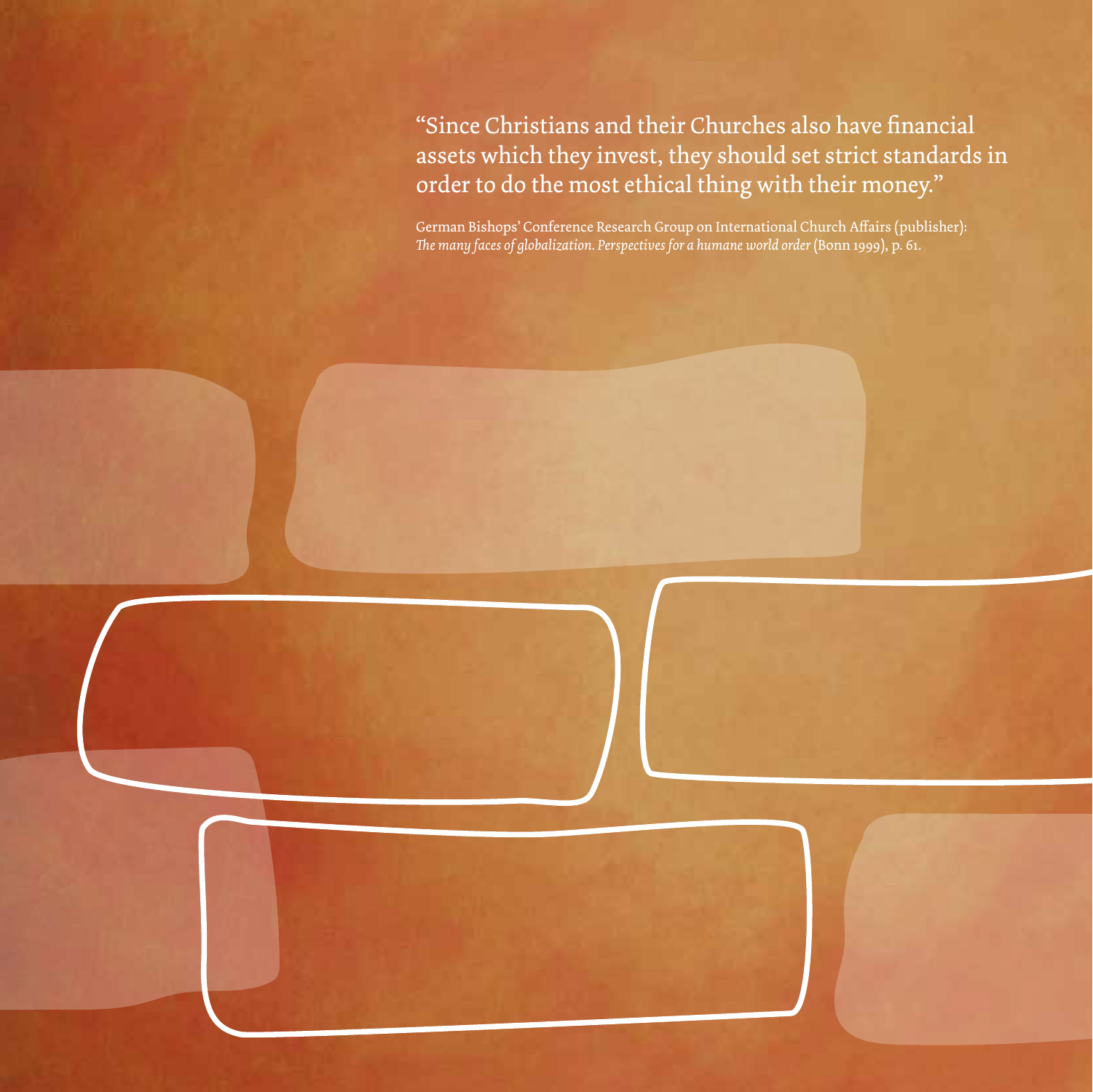### 3. The three components of ethically-sustainable investment

#### THE ETHICAL REQUIREMENT OF SUSTAINABIL-

ITY can be given concrete shape in financial investment: Exclusionary criteria make it possible to avoid ethical contradictions between the consequences of an investment and the objective of the institution. The "best-in-class approach" can be used to deliberately promote sustainability by selecting particularly sustainable issuers. Finally, a direct influence can be exerted towards the sustainable development of enterprises according to Christian and ethical values. The term "engagement" has come into common use for this.

#### 3.1 Exclusionary criteria reflect Christian values

Individual ethical investment opportunities can be placed along the sustainability axes of social, ecological and governance criteria. These refer both to individual and to societal problems, and – also in the Church's social proclamation – are differently valued in terms of their ethical relevance. Some evaluation criteria point to elementary threats for man, societal coexistence and Creation, whilst others point to the violation of human dignity, and others in turn to fields of business and commercial practices in industry which are evaluated

#### **Ethical evaluation criteria**

#### Figure 5: **The three components of ethically-sustainable investment**

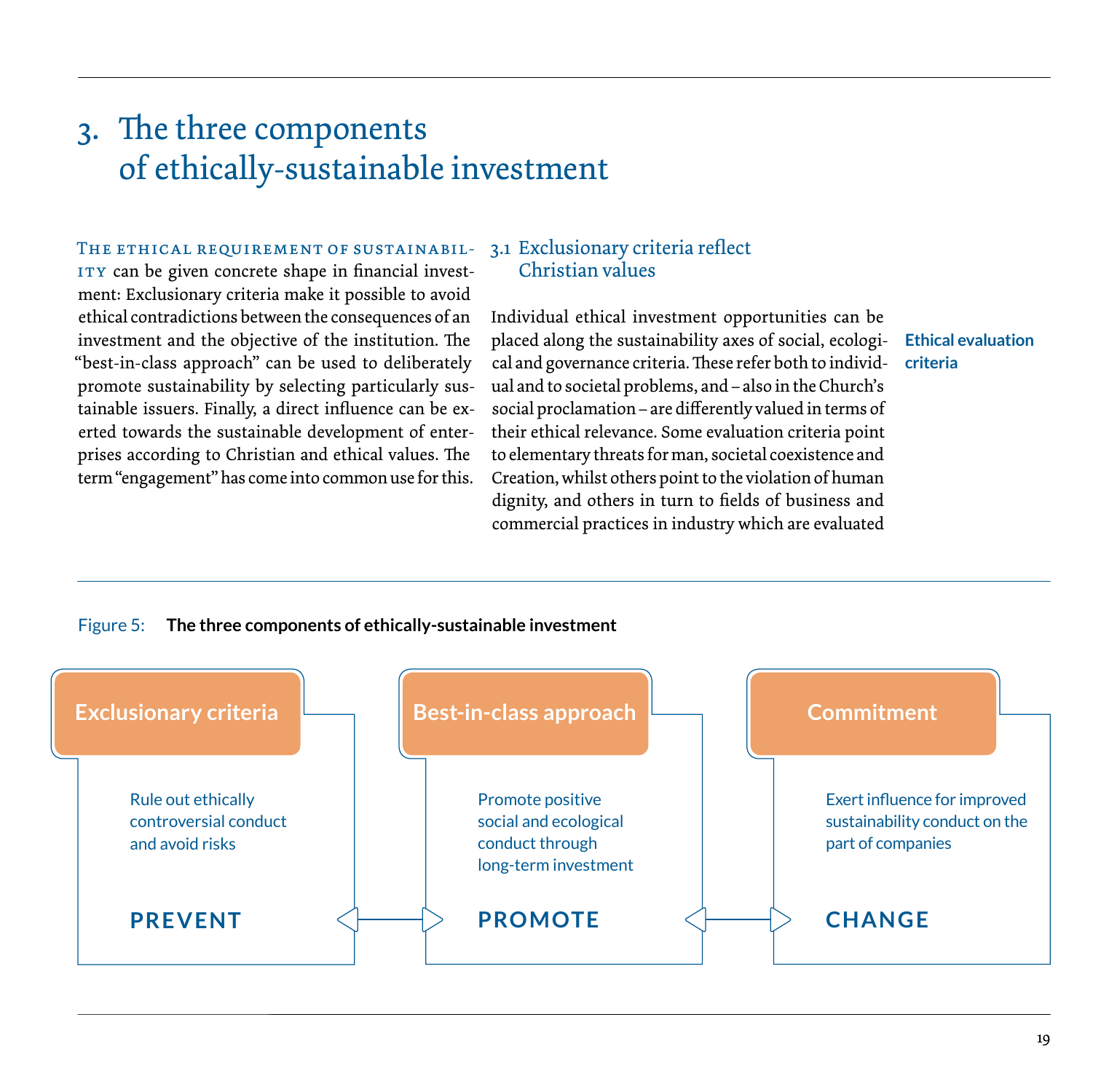#### **Exclusion from investment universe**

as being controversial. Where individual ethical criteria are weighted in such a way that it is prohibited to invest in states or enterprises which do not comply with the criteria, one speaks of exclusionary criteria. These may apply in absolute terms, so that if a criterion is breached it is not permissible to invest in the financial securities of the states and enterprises in question. They may however also not lead to exclusion from one's own investment universe until set thresholds and turnover levels have been exceeded. Such thresholds and turnover levels must be set individually.

The range of possible exclusionary criteria where persons in responsible church positions must act is considerable. The list below thus also makes no claim to be exhaustive. It does not need to be implemented on a one-to-one basis, but it can be. The following, alphabetically-sorted criteria address societal problems on which the Church has made a statement in Her social proclamation at different junctures. Which of them are applied in what way in an investment strategy remains a decision for each investor:

**Individual decision of each investor**

#### *Abortion*

The killing of human life, even at its earliest stage, which begins when an egg cell and sperm cell join together, is unambiguously condemned by the Church. The Church considers this to be an abusive expression of human dominion over life. Contraceptives with a nidation-inhibiting effect are to be regarded as highly problematic.

#### *Breaches of labour law*

The right to decent work is explicitly demanded by the Church. She considers work to be an expression of human dignity. The goal must therefore be to shape working conditions such that the human personality can develop. Exploitative child labour, forced labour, restriction of freedom of assembly and discrimination at work on the basis of gender, race, origin, religion or political views is therefore to be decisively countered. Remuneration that constitutes a living wage is desirable. The fundamental labour rights are laid out in the International Labour Standards of the International Labour Organization (ILO).

#### *Nuclear power*

It has not only been evident since the serious nuclear accidents that took place in Chernobyl (1986) and Fukushima (2011) that nuclear power entails risks that are hard to assess. The residual risk of nuclear power relates not only to the operation of nuclear reactors, but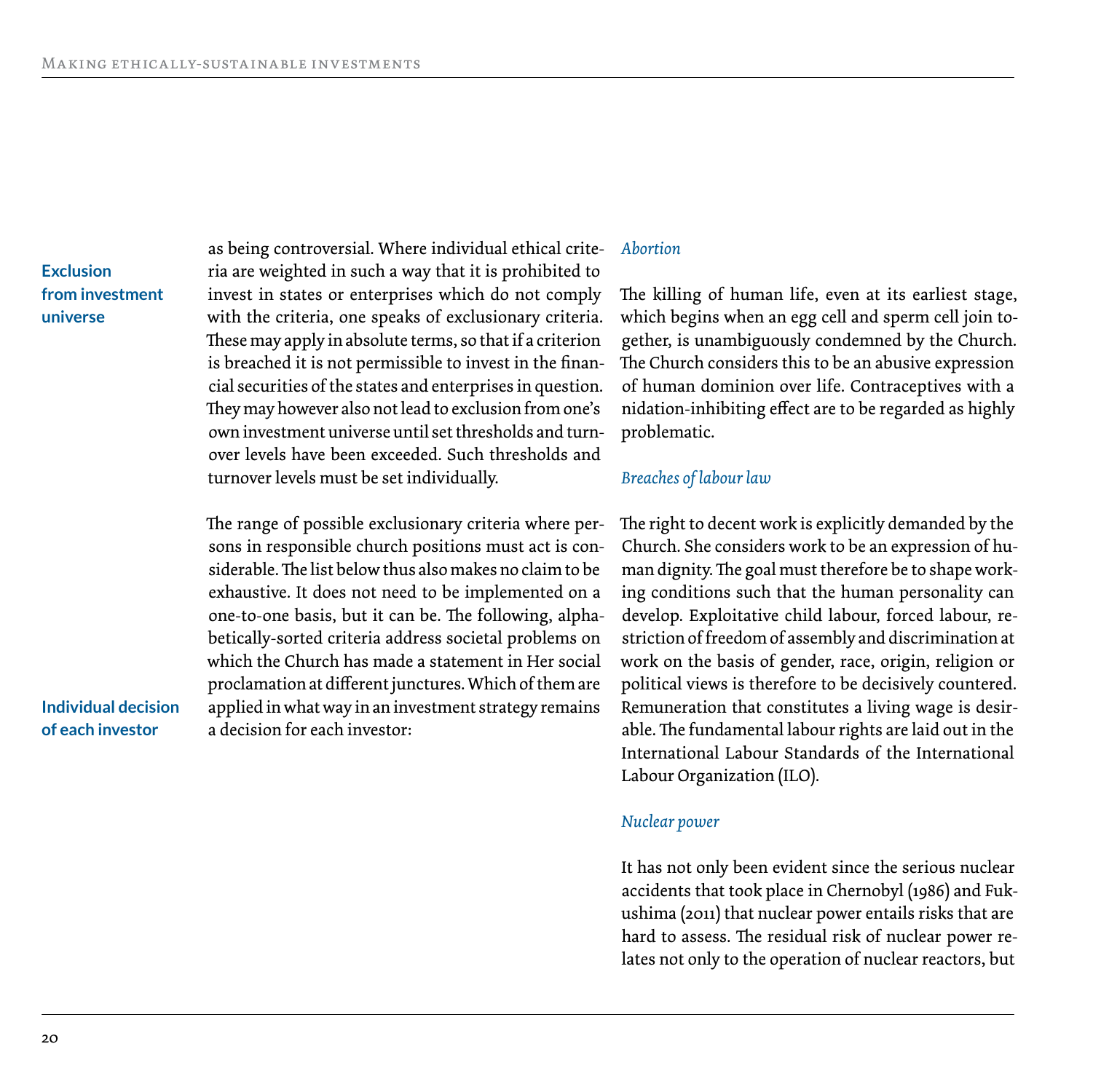#### Figure 6: **Possible ethically-sustainable exclusionary criteria**

| Criterion*                                                  | <b>Countries</b> | <b>Companies</b> |
|-------------------------------------------------------------|------------------|------------------|
| <b>Individuals</b>                                          |                  |                  |
| Abortion                                                    |                  | X                |
| <b>Breaches of labour law</b>                               |                  | X                |
| Embryo stem cell research                                   |                  | X                |
| Pornography                                                 |                  | X                |
| Addictive substances (tobacco, alcohol, gambling)           |                  | X                |
| <b>Society</b>                                              |                  |                  |
| Corruption                                                  | $\mathsf{x}$     | $\pmb{\times}$   |
| Human rights violations                                     | X                | X                |
| <b>Armaments</b>                                            | $\pmb{\times}$   | X                |
| Death penalty                                               | X                |                  |
| <b>Totalitarian regimes</b>                                 | $\pmb{\times}$   |                  |
| Unfair business practices                                   |                  | $\pmb{\times}$   |
| <b>Creation</b>                                             |                  |                  |
| Exploitative environmental conduct                          | $\pmb{\times}$   | $\pmb{\times}$   |
| Nuclear power                                               | X                | X                |
| Hazardous chemicals and climate-damaging substances         |                  | X                |
| Green genetic engineering                                   |                  | X                |
| Commodities (problems occurring in production; speculation) |                  | X                |
| Animal experiments                                          |                  | X                |

\* Some of the individual criteria can result in the exclusion of countries and companies. Each of them is attributed to one of the three ethical areas Individuals, Society and Creation, even if there are interactions with the other fields.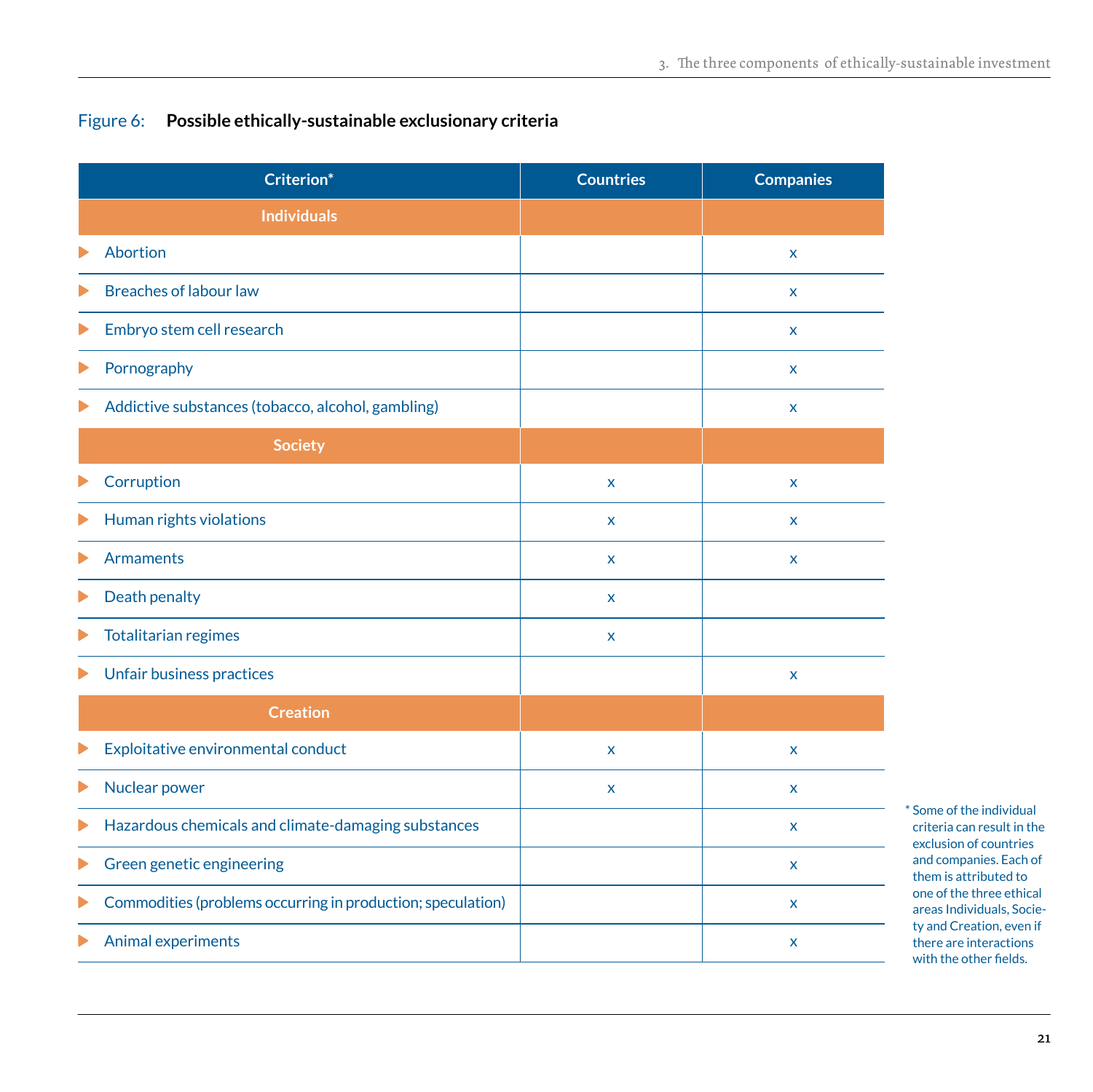the still unresolved question as to the final storage of radioactive waste constitutes a legacy which leaves an incalculable burden for future generations in particular.

#### *Exploitative environmental conduct*

Exploitative or inconsiderate use of natural resources contradicts the Christian mission to conserve Creation. The Church's social proclamation condemns disrespect for minimum ecological standards. For instance, unsuitably high resource consumption or high pollutant emissions are critical. In particular when it comes to major building projects such as dams, power plants, infrastructure measures, etc., their damaging impact on the ecological and social systems in the regions in question needs to be taken into account.

#### *Embryo stem cell research*

The priority attaching to conserving human life prohibits using embryo stem cells for research purposes. Furthermore, the as yet unknown possibilities of modern biotechnology to intervene entail risks the consequences of which for people cannot be foreseen. Economic interests which may lead to the industrial exploitation and use of people are always to be subordinated to the right to life.

#### *Hazardous chemicals and climate-damaging substances*

Hazardous chemicals, ozone-depleting and climate-damaging substances constitute a threat to humanity and to the environment. Contaminated areas of land and toxic waste are signs of treating Creation in a manner that is opposed to sustainable development. There is a need to effectively counteract these impacts in order to guarantee that people permanently have clean access to the basic assets of water, air and land.

#### *Green genetic engineering*

Green or agro-genetic engineering aims to manufacture genetically-altered organisms. This needs to be evaluated in a differentiated manner from an ethical perspective. Potential for conflict particularly exists with regard to environmental and health risks which cannot be precisely defined, to the relationship with traditional plant breeding, and to food security in developing countries. The latter is placed at risk where multinational groups have patented seed and hence take up an in some cases dominant position on the market.

#### *Corruption*

One of the greatest slowing influences for sustainable development is corruption. It is a main reason for underdevelopment and poverty, and is condemned by the Church's social proclamation. Corruption leads to growing inequalities since the common good suffers in order to benefit individuals. It is a phenomenon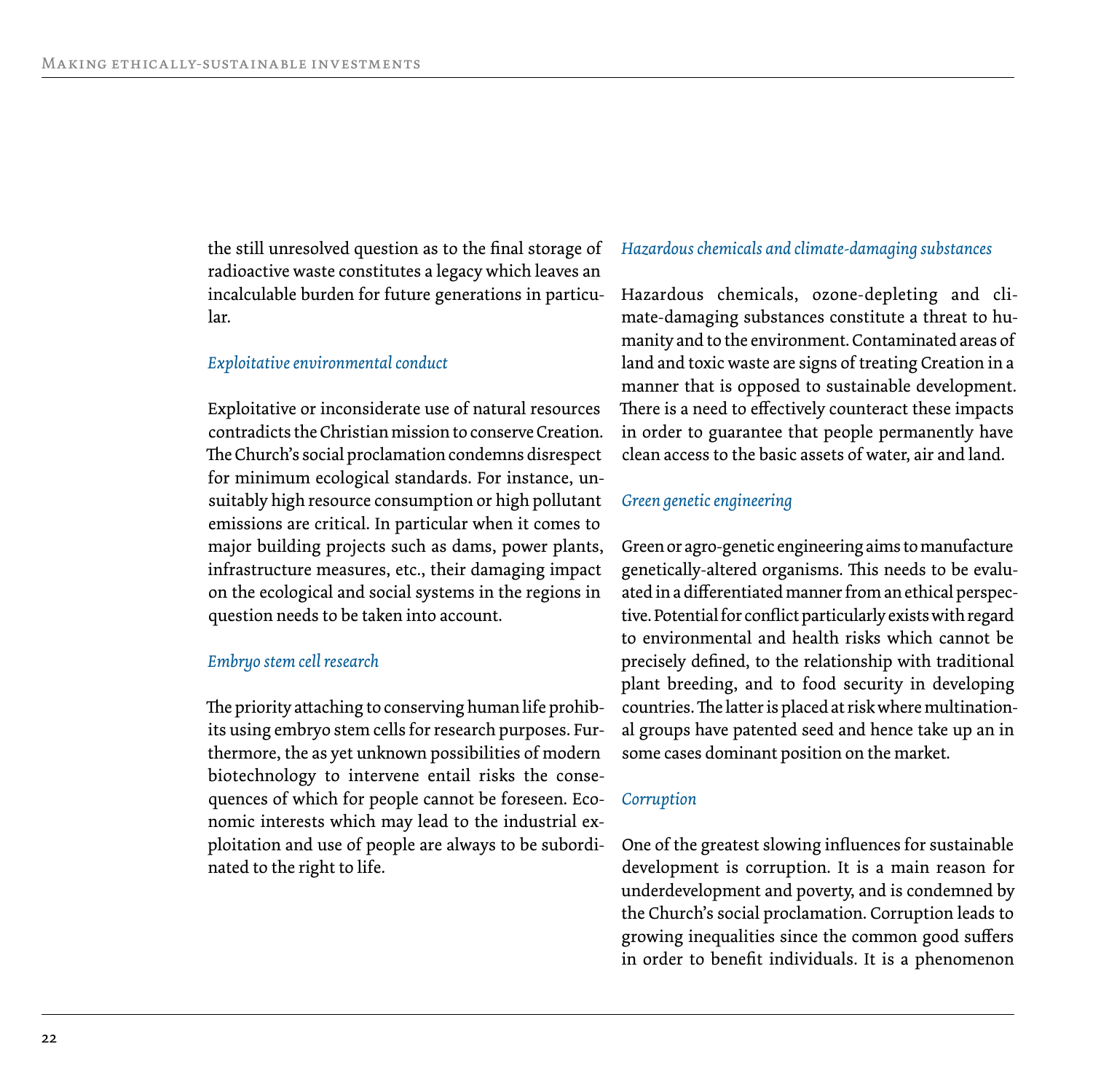which runs through all fields of societal life, and must be strongly opposed.

#### *Human rights violations*

Human rights are indivisibly awarded by the Church to all people on the basis of their intrinsic dignity and without regard to their person. They need to be committedly promoted and defended. Systematic, massive human rights violations constitute a major problem in some countries and oppose the sustainable development of these countries.

#### *Pornography*

Pornography breaches personal dignity, as the person acting becomes a mere object. For the Church, pornography constitutes moral misconduct. In the Internet age, the spread of pornographic products increases the risk that minors will gain access to such products.

#### *Commodities (problems occurring in production; speculation)*

The extraction of commodities may entail exploitative environmental conduct or breaches of fundamental labour rights, particularly in developing and threshold countries. The mining of raw materials causes problems, particularly in conflict-ridden areas. At the same time, commodities are indispensable for all industries. Commodities therefore must be differentiated in terms of their origin, their regenerability and the nature of their extraction and utilisation. When it comes to agricultural commodities, furthermore, there are considerable ethical reservations. If these commodities from foodstuffs, which are referred to as "soft commodities", only serve the purposes of speculation, it cannot be ruled out that the prices of staple foods will rise and hence the food security of a world population which is continuing to grow will be placed at risk.

#### *Armaments*

Military conflicts always cost human lives. The advancing arms race and the uncontrolled proliferation of arms do not secure peace. Particular threats are caused not only by nuclear, biological and chemical weapons, but also by anti-personnel mines and cluster bombs, which are now internationally outlawed along with other weapons.

#### *Addictive substances*

Depending on the manner in which they are consumed, addictive substances such as tobacco, alcohol, drugs and games of chance can endanger human life. Where addictions occur, they turn addicts into social outcasts, or may even threaten their survival. The Church considers addiction to be a disease which destroys human life and entails high social costs for a society. Tobacco, beer and wine are nonetheless socially-accepted stimulants. There is a need here to differentiate as to what business models are to be ruled out in ethical terms.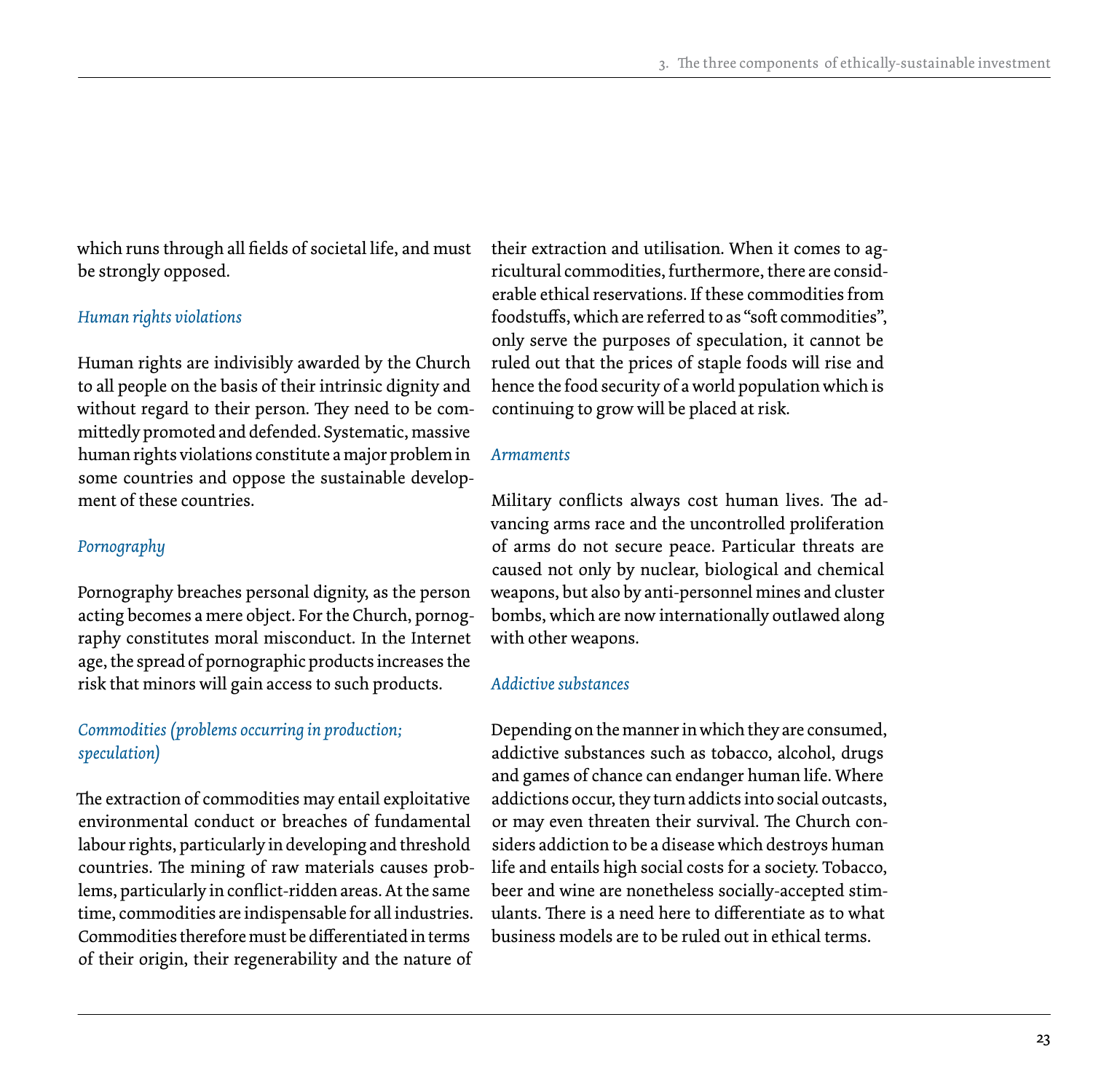#### *Animal experiments*

As a part of Creation, animals are subject to a particular human duty of care. The aim must therefore be to restrict animal experiments to a necessary minimum. This largely focuses on medical experiments carried out by the pharmaceutical industry which contribute towards healing and saving human life, and which are therefore also prescribed by law. Animal experiments which go beyond the requirements of medical science pure and simple, for instance in the cosmetic industry, are difficult to reconcile with the conservation of the non-human Creation.

#### *The death penalty*

Countries which apply the death penalty place themselves above the fundamental right to life. The Church however considers that there is no crime which rescinds a person's right to life. Since no state is immune to judicial errors, the death penalty consciously accepts the possibility that innocent people will die. The punishment of the offenders, the protection of society and the deterrence of other potential offenders can be achieved through prison sentences.

#### *Totalitarian regimes*

Totalitarian regimes or military dictatorships destroy the real subject character of the citizens in a society. Human life cannot fully develop; the separation of powers is prevented. The concentration of power on

individuals or among small groups of individuals does not permit civil society to develop in the way it should.

#### *Unfair business practices*

There are many unfair or unethical business practices in industry which lead to distortions of competition on the market. It is necessary to mention here among others cartel formation, price agreements, insider dealing, false accounting, money laundering, bribery, a lack of transparency as well as tax evasion and avoidance. Unfair business methods are also repeatedly used in order to circumvent minimum social and ecological standards.

Depending on the value orientation and individual assessment, a church institution can take further ethical problems into account using additional ethically-sustainable criteria. These include for instance artificial contraception, the violation of the rights of indigenous peoples, the destruction of the rainforest, intensive livestock farming etc.

These and other criteria can be defined as exclusionary criteria. They can however also be included in a ranking as negative criteria in the "best-in-class approach", which is explained below.

**Determination of exclusionary criteria**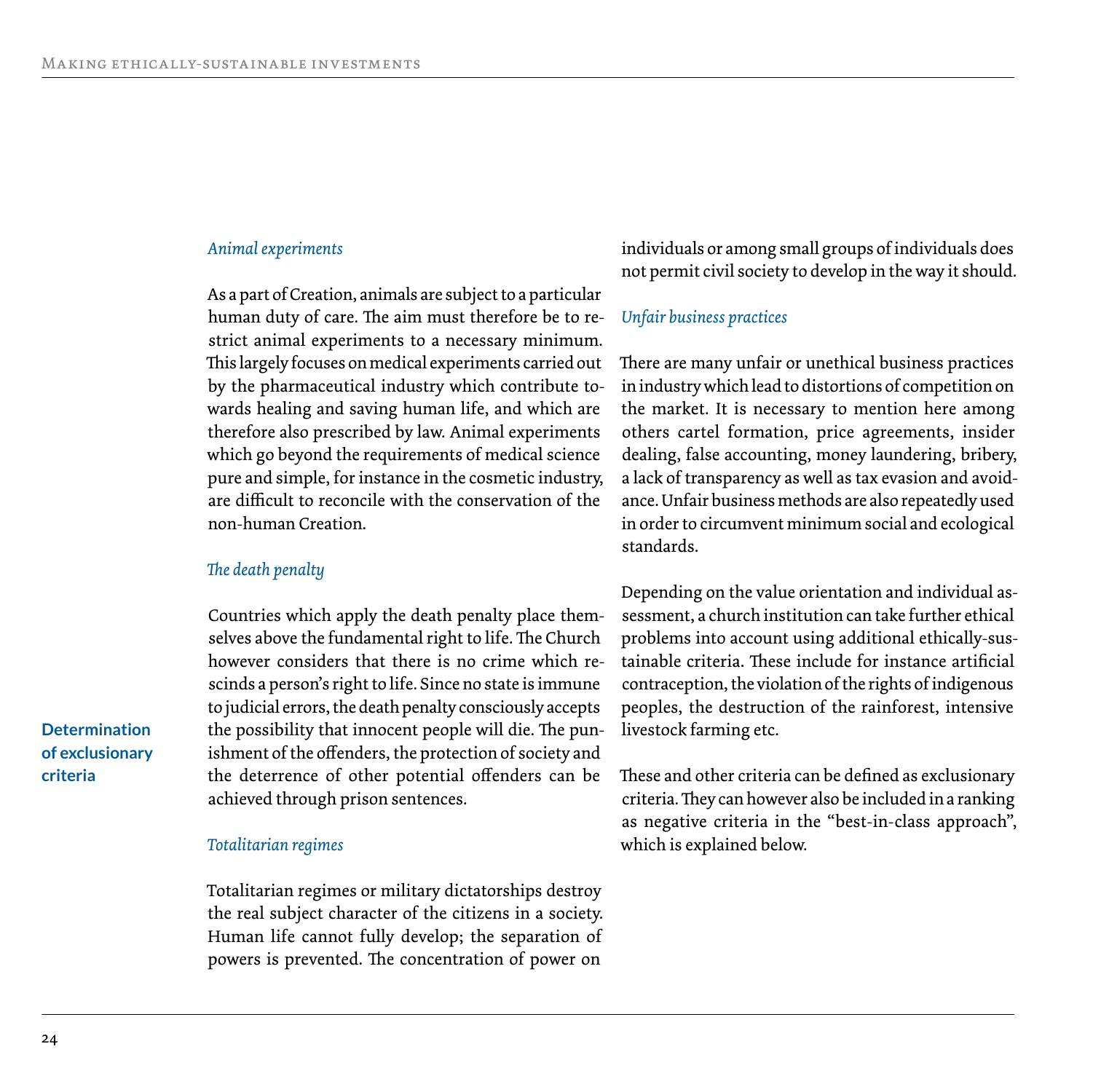### 3.2 Selecting issuers through the "best-in-class approach"

In a ranking system, social and ecological criteria can make it easier to select issuers in the "best-in-class approach". They show how sustainable an issuer is in a direct comparison with the competitors within their sector. This makes it possible to filter out the best in the sector and class for the respective ethical criteria.

For instance, those issuers can be positively assessed in the best-in-class approach who are prominent by virtue of dealing fairly with their stakeholder groups, such as shareholders, employees, customers, suppliers and competitors, who implement recognised social and labour standards, who grant to employees possibilities to participate in the company, or who guarantee special basic and further training possibilities. Effective environmental management systems, climate protection activities or the use of renewable energy and renewable commodities, as well as innovative environmental products, may be assessed in the ecological sphere. When it comes to good corporate governance, for instance, risk management and remuneration systems can be used. In negative terms, issuers may fall in the ranking if the best-in-class approach is applied, if for instance they fail to comply with environmental and social standards, prevent freedom of assembly or fail to take effective action against bribery and corruption. As with the exclusionary criteria, the positive and negative criteria that have been mentioned here can also be supplemented by others.

Whether an investor rules out the issuers which are worst from a sustainability point of view or only invests in above-average issuers depends on their individual decision, which they must take with a view to other capital investment objectives. The decisive advantage when it comes to the best-in-class approach is that the assets remain widely spread since no sectors are ruled out from the outset. This can increase earnings opportunities and reduce risks.

The above exclusionary criteria can be linked with the best-in-class approach. The "filter" for ethically-sustainable investment then consists of exclusionary, positive and negative criteria.

The research work that needs to be done for the best-inclass approach quickly goes beyond what in particular smaller and medium-sized institutions can manage. Support is offered here by research agencies which carry out extensive corporate analyses and draw up a ranking according to individually-determined ethical criteria. The research agencies can furthermore show whether and to what degree the ethical evaluation criteria which the investor wishes to see practiced can be implemented in the investment field. There have however so far been no standard ethical criteria for the sustainability evaluation of issuers, so that the rankings of the agencies may differ from one another. It is hence important to ask what basis is used for the sustainability relationship of the respective agency and whether this is compatible with Christian values.

**Ranking makes it easier to select issuers**

**Filter for ethically-sustainable investment**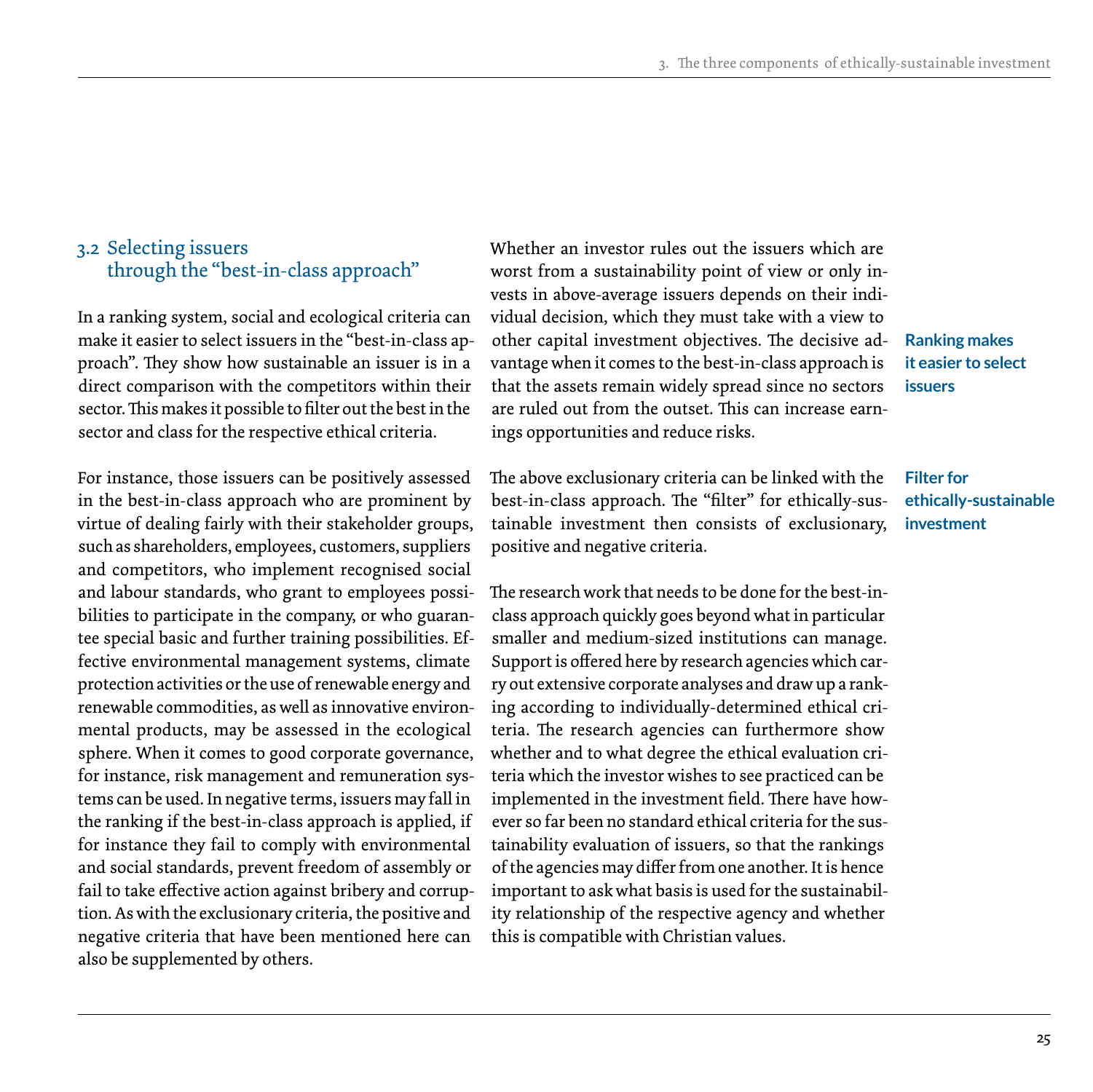#### 3.3 Influence exerted by "engagement"

**Combination or transfer of voting rights**

**Enterprise debate**

The discussion of a possible influence exerted by shareholders on enterprises is referred to as "engagement", which is also referred to as Active Shareholding. The goal of engagement processes is for investors to take their responsibility and motivate enterprises to operate more sustainably in the social, ecological and governance fields. Engagement adopts a variety of strategies: When it comes to public limited companies, shareholders can actively exercise their co-determination with regard to the fate of the enterprise at the general meeting (vote strategy). They can however also enter into a personal dialogue with those in responsible positions within the company in order to advance changes at financial and non-financial level (voice strategy). The dialogue strategy is not restricted to shareholders in this regard: External lenders can also put forward their sustainability interests in a dialogue with the enterprise. If coordination and dialogue strategies have no prospects for success in the long term, divestment strategies should be discussed in a final step and corresponding decisions taken in order to remain credible as investors (exit strategy).

Direct engagement, or Active Shareholding, cannot be considered for most church asset holders since they hardly have the critical mass of assets with which they could exert a direct influence on enterprises. They can however exert their engagement indirectly by combining their voting rights with other (church) investors and/or transferring them to financial service-providers which have specialised in engagement and which have the necessary time and personnel capacities. They operate engagement as proxies for their customers, either independently or in conjunction with other players at various levels: from exerting the voting right at annual meetings through to a direct debate with those responsible within the enterprises. Their voice is particularly heard when they raise problems credibly and targetedly in terms of specific critical points from the ethically-sustainable conduct of the enterprise.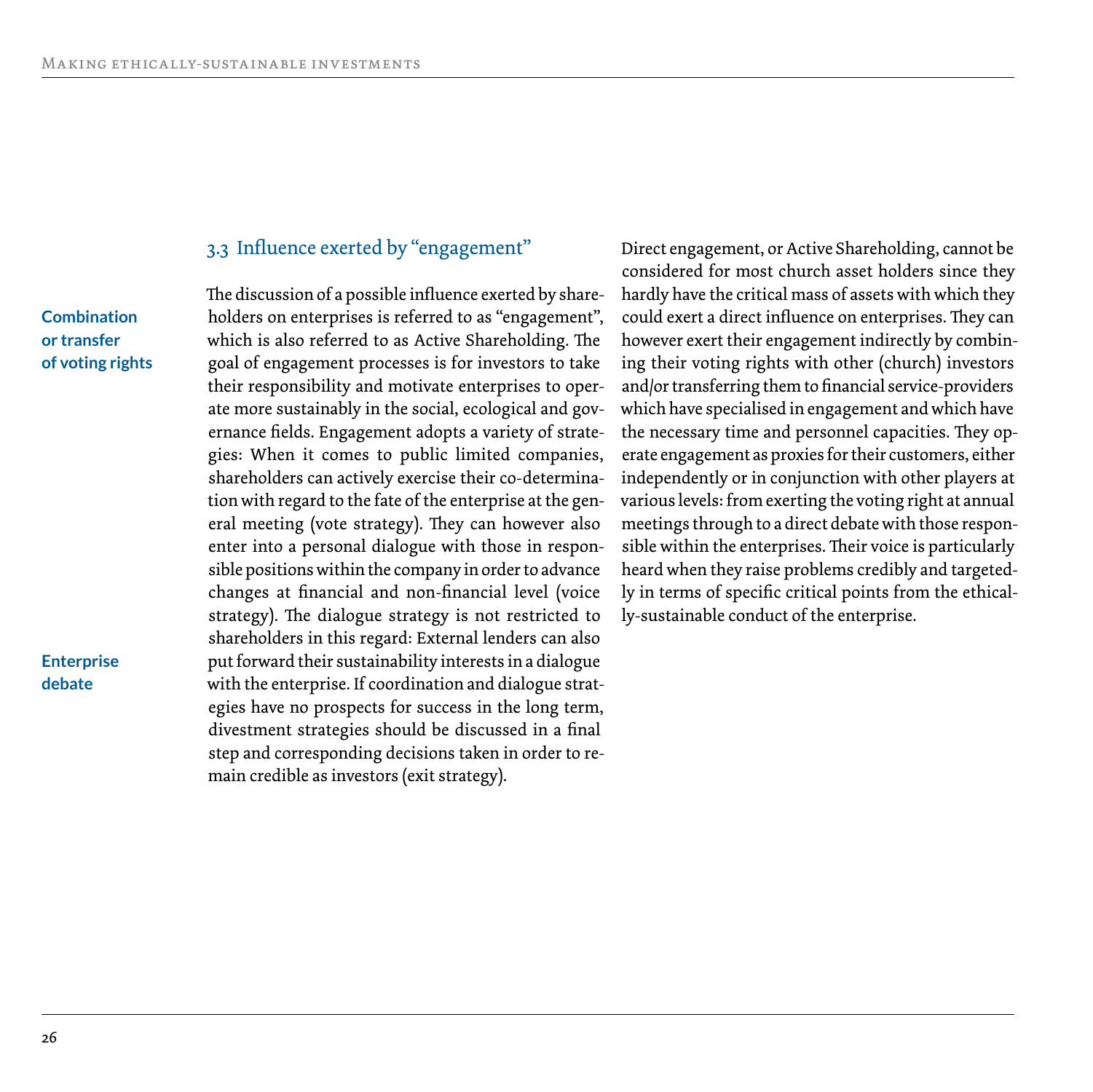#### Figure 7: **The engagement strategies**



"We can no longer speak of sustainable development apart from intergenerational solidarity. Once we start to think about the kind of world we are leaving to future generations, we look at things differently; we realize that the world is a gift which we have freely received and must share with others. Since the world has been given to us, we can no longer view reality in a purely utilitarian way, in which efficiency and productivity are entirely geared to our individual benefit. Intergenerational solidarity is not optional, but rather a basic question of justice, since the world we have received also belongs to those who will follow us"

Pope Francis, Encyclical letter *Laudato si'* (2015), no. 159.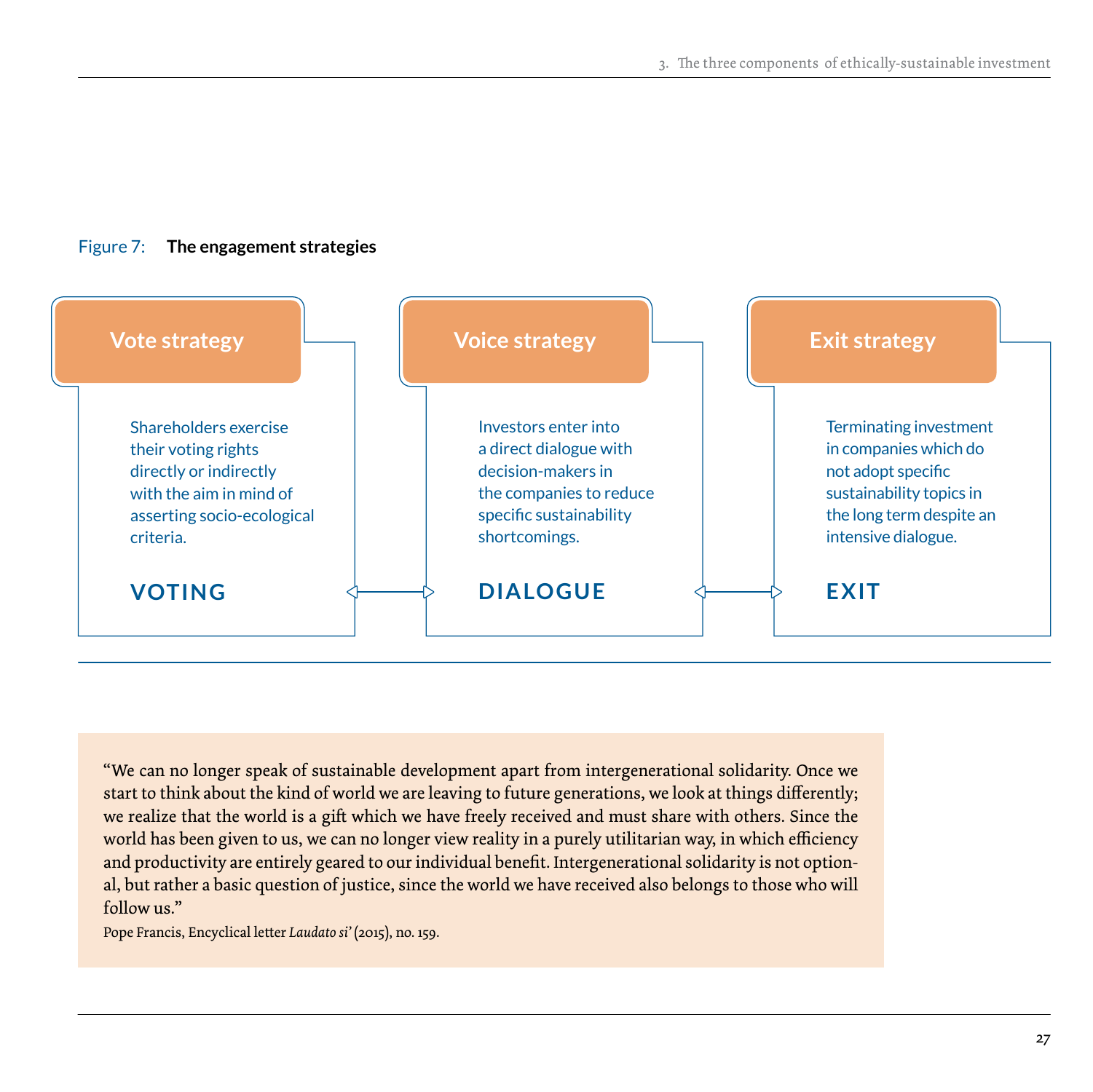"Whether or not the necessary reconstitution of our economic system proves successful will be decided, in the end, by whether money is accorded the role that it should have, i. e. a strictly auxiliary function."

*Common Responsibility for a Just Society,* Initiative of the Council of the Evangelical Church in Germany and the German Bishops' Conference for a Renewed Economic and Social Order, (Bonn-Hannover 2014), p. 15.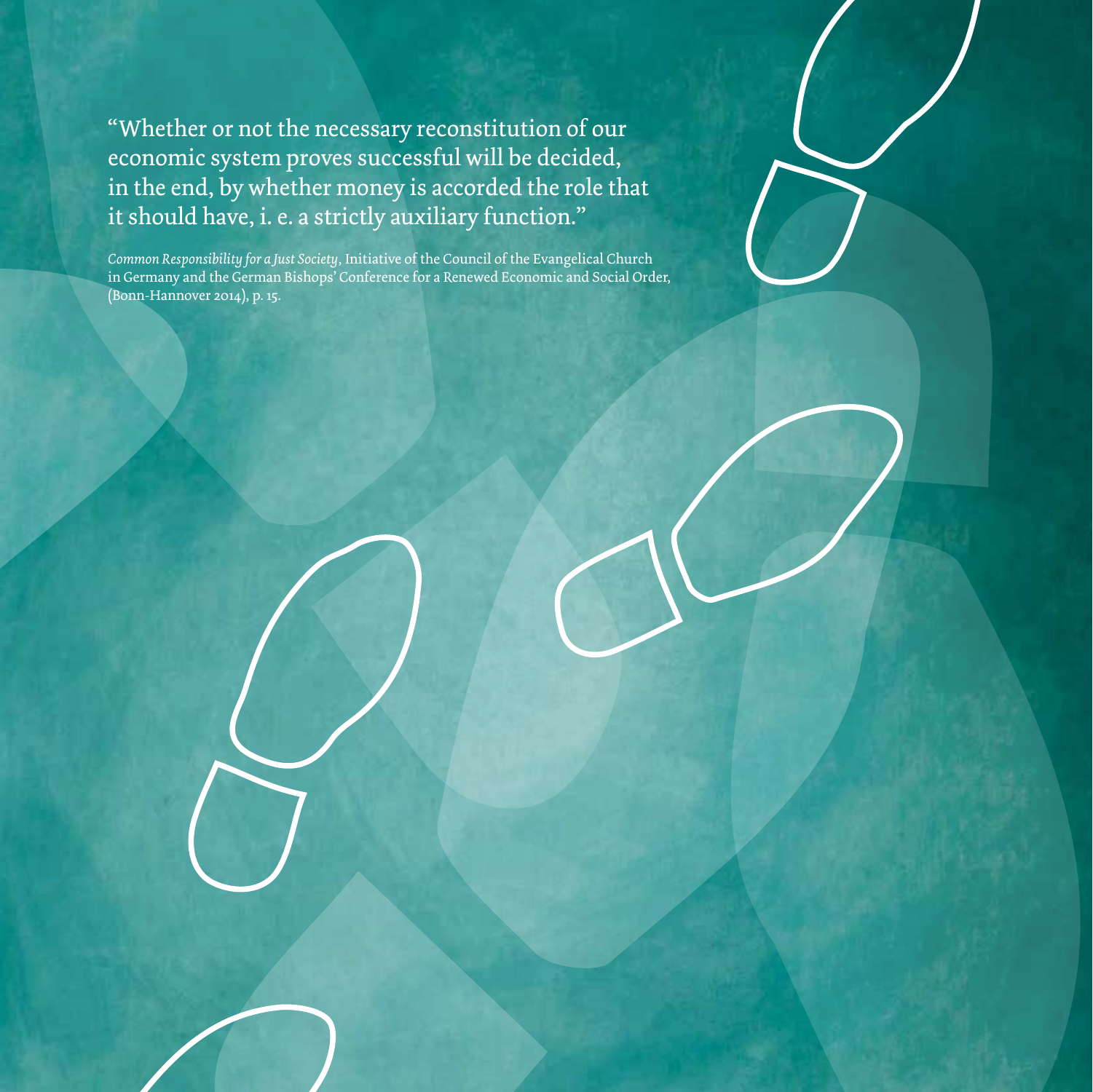### 4. Seven steps towards ethically-sustainable investment

#### The path towards ethically-sustainable investment can be sub-divided into seven practical steps:

- 1. Identify financial requirements and structure assets via investment guidelines.
- 2. Create an understanding of sustainability from a Christian perspective and define the ethically-sustainable investment criteria.
- 3. Examine individual portfolio and analyse the shift in the risk-return profile on the basis of the ethicallysustainable investment filter; where necessary re-define investment objectives and/or ethically-sustainable investment criteria.
- 4. Define the ethically-sustainable investment strategy and the position on issues of ethical sustainability.
- 5. Select the service-providers to implement ethically-sustainable investment requirements.
- 6. Select products and build up portfolio using the established ethically-sustainable investment strategy.
- 7. Regularly evaluate and refine the ethically-sustainable investment strategy and where appropriate expand to include new criteria and additional elements (e.g. engagement).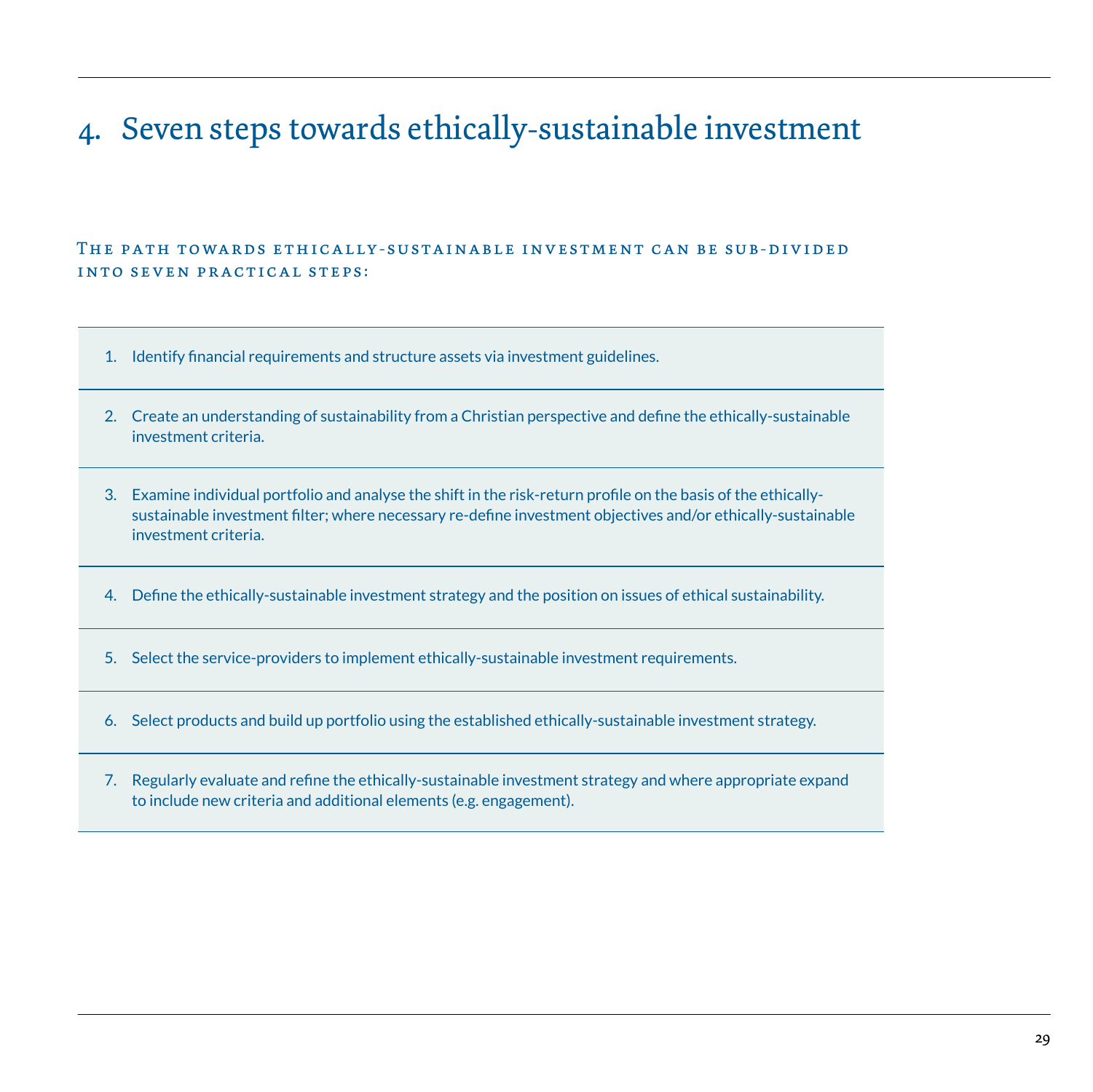#### 4.1 Asset structuring with investment guidelines

#### **Distribution of assets among various forms of investment**

**Investment guidelines form the commercial basis for cooperation**

First of all, church asset holders clarify for themselves what their short-, medium- and long-term financial requirements are. On this basis, they can carry out their liquidity planning and structure their assets using their return expectation and the principle of risk spreading. This takes place by means of the assets being distributed among a variety of forms of investment. In this process, upper and lower limits are set in the sense of benchmarks within which investments can be made in the various forms of investment. Furthermore, minimum values should be defined by rating agencies when it comes to credit worthiness ratings. All this is set out in investment guidelines which form the basis of any professional investment policy. The extent of the investment guidelines differs depending on the asset volume. High-volume asset holders address many more forms of investment in their asset structuring and take up a broader position than those investing low volumes. Investment guidelines aim to ensure the necessary liquidity for the realisation of the objectives of the individual institution at all times, and to make use of the return opportunities of the capital market within the defined risk profile. The investment guidelines form the commercial foundation for cooperation with the house bank and the asset manager.

An overview of possible forms of investment is provided by the list below:

#### *Shares*

Investment in shares can take place as a direct investment or in the shape of actively-managed share funds or passively-managed "Exchange Traded Funds" (ETF), which in most cases depict a stock market index. When it comes to shares, ethical criteria such as abortion, exploitative environmental conduct, pornography or defence can be applied in absolute terms or with various threshold values. It should be examined in individual cases what impact is exerted on the overall portfolio by selected criteria and their turnover thresholds.

#### *Alternative investments*

The capital market offers large numbers of further investment options which are particularly significant for professional asset holders. Derivates, futures, participation rights, holdings and special fund constructions such as hedge funds need to be listed in this context. There have so far only been a few ethically-sustainable strategies for many of these alternative forms of investment. If an investment is to be made in this kind of alternative product, it should be particularly examined whether it is possible to integrate ethically-sustainable criteria and what impact they have on the intended investment.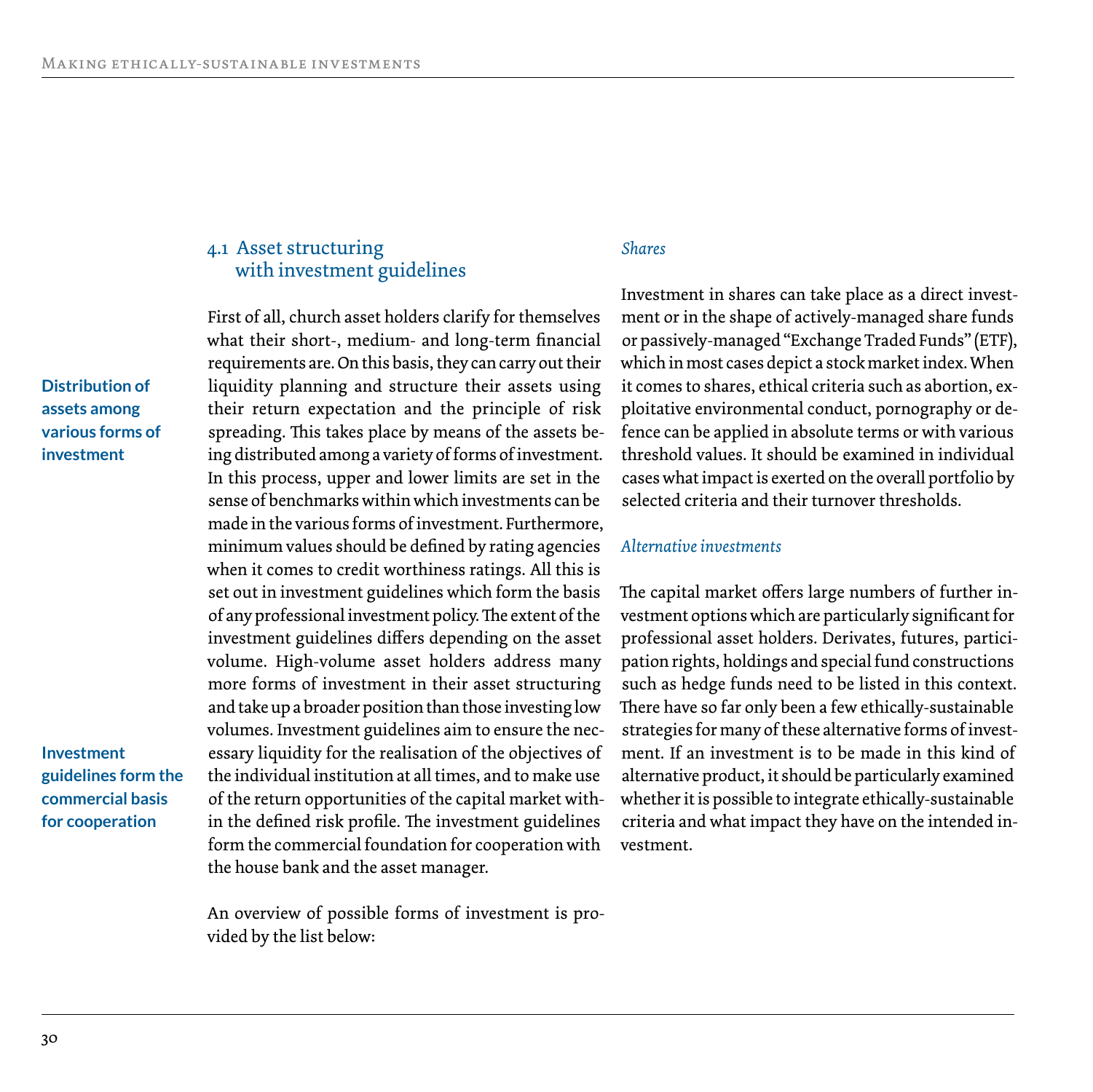#### *Bank balances (current accounts, fixed-term deposits and savings)*

Church institutions invest some of their assets with banks. This is ethically sustainable if the bank manages its proprietary investments and its credit business according to ethically-sustainable criteria. Investors can enquire with their financial institution as to whether this is the case.

#### *Funds*

Investing in funds is largely carried out in order to do justice to the principle of spreading risk. It is recommended above all for church institutions which have small-to-medium-sized capital assets. The funds that are on offer range from share and pension funds through real estate, umbrella and microfinance funds to special thematic funds, for instance in renewable energies, education and environmental technologies. Funds are frequently offered as mixed funds, meaning that they bring together the opportunities and risks of several forms of investment in a single product. It must be examined here in each case what criteria can be implemented in the fund and whether or not they largely match with one's own value orientation.

#### *Real estate*

Initial sustainability approaches now exist for the form of investment constituted by real estate. They show

how social and ecological standards can be implemented with buildings. Such social and ecological criteria find their expression in various seals. The best known include DGNB (Deutsche Gesellschaft für Nachhaltiges Bauen – DGNB e. V. [German Sustainable Building Council]) in Germany, BREEAM (Building Research Establishment Environmental Assessment Methodology) in the United Kingdom and LEED (Leadership in Energy and Environmental Design) in the USA, which are however so far not based on a uniform sustainability standard. The stock of own real estate is also to be attributed to this form of investment.

#### *Microfinance*

Microfinance has become established as a form of investment specifically in the church sphere. Its goal is to supply people in developing and threshold countries with basic financial services such as loans, savings accounts and insurance. Microfinance has a social added value if it does not impose burdens on the poor via excessive loan interest and the borrowers are supported and guided by the microfinance institutions.

#### *Debentures*

Debentures are interest-bearing securities. There are rating procedures for them in which ethically-sustainable criteria are applied. These procedures are used firstly by the banks which issue debentures, and secondly to analyse the debenture's cover asset pool in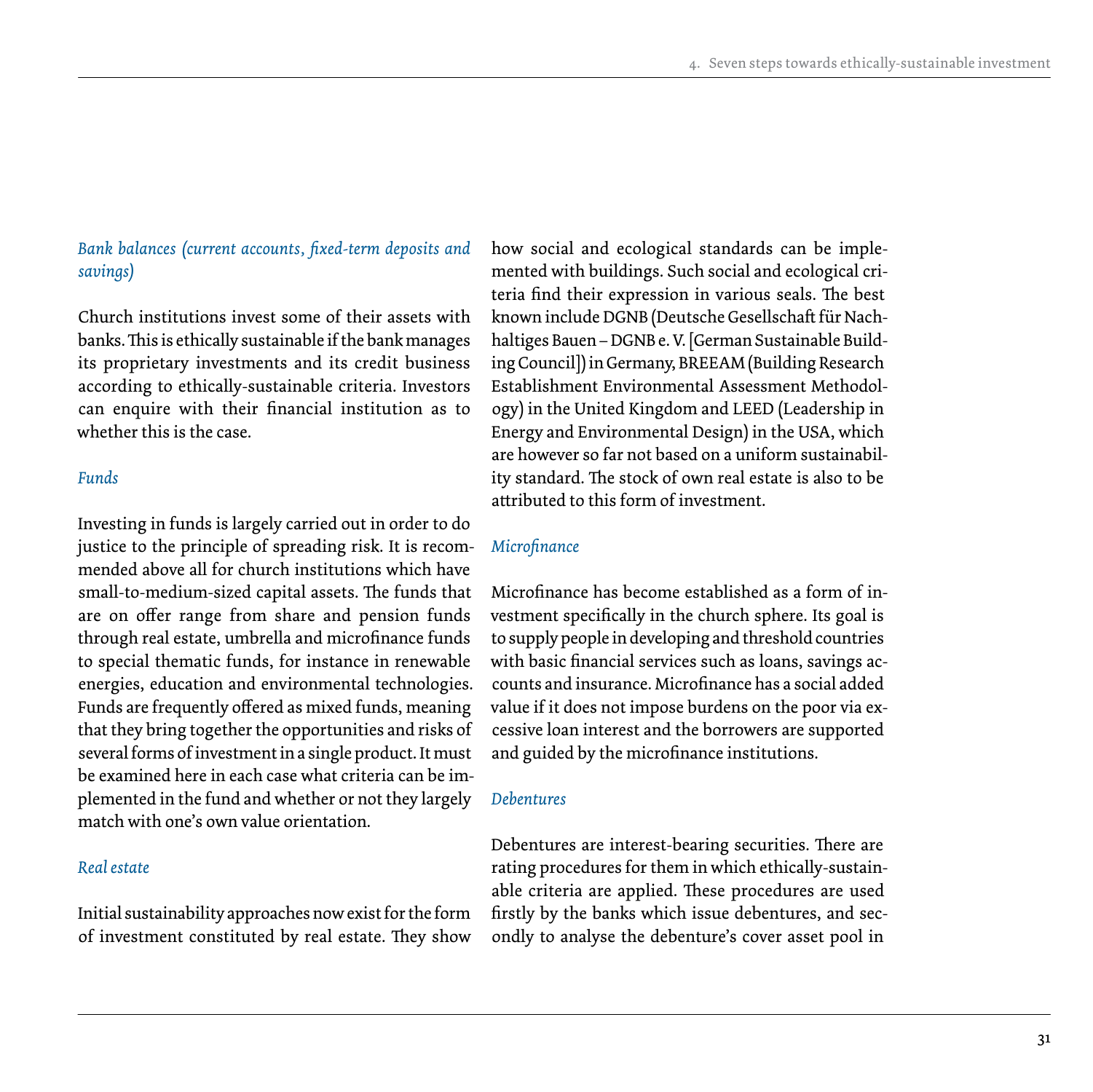order to ascertain whether the debenture may perhaps be funding ethically-dubious issuers or projects.

#### *Commodities*

Commodities are a form of investment which is to be regarded differentiatedly because of the different types of commodity. Depending on the type of commodity, there may be a wide variety of social and ecological consequences which it is necessary to examine carefully. Commodity investments are ethically sustainable when internationally-recognised social and ecological minimum standards are implemented. However, speculations with agricultural commodities turn out to be problematic where derivatives are used since they may contribute towards causing increased prices for staple foods. Commodity investments are value speculations in most cases which can be categorised as questionable in ethical terms.

#### *Government bonds*

Government bonds are significant with regard to fixed-interest securities. The criteria nuclear energy, corruption, human rights violations, defence, the death penalty and totalitarian regimes can for instance be applied here. What impact is exerted by selected criteria on one's own capital investment, and what degree of implementation is to be achieved, needs to be clarified in individual cases.

#### *Thematic investments*

Thematic investments are significant in the market segment of ethically-sustainable financial investments. For instance the themes of renewable energies, forest, water, climate and environmental technologies should be mentioned. Both the ecological and, increasingly, also social impacts have a role to play, for instance in education. Thematic investments must be analysed precisely, independently of their sustainability impact, specifically from risk perspectives, as a concentration risk can easily be built up, or for instance in the case of participatory notes investment may entail a much greater risk.

#### *Corporate bonds*

Corporate bonds are interest-bearing securities. Given that, with this form of investment, enterprises form the starting point of the ethically-sustainable evaluation, the same applies as to shares.

#### 4.2 Definition of the individual ethically-sustainable investment filter

On the basis of one's own Christian value orientation, the second step is to examine what social, ecological and governance criteria are to play a role in asset investment. When weighting the criteria, it is possible to determine individually what degree of implementa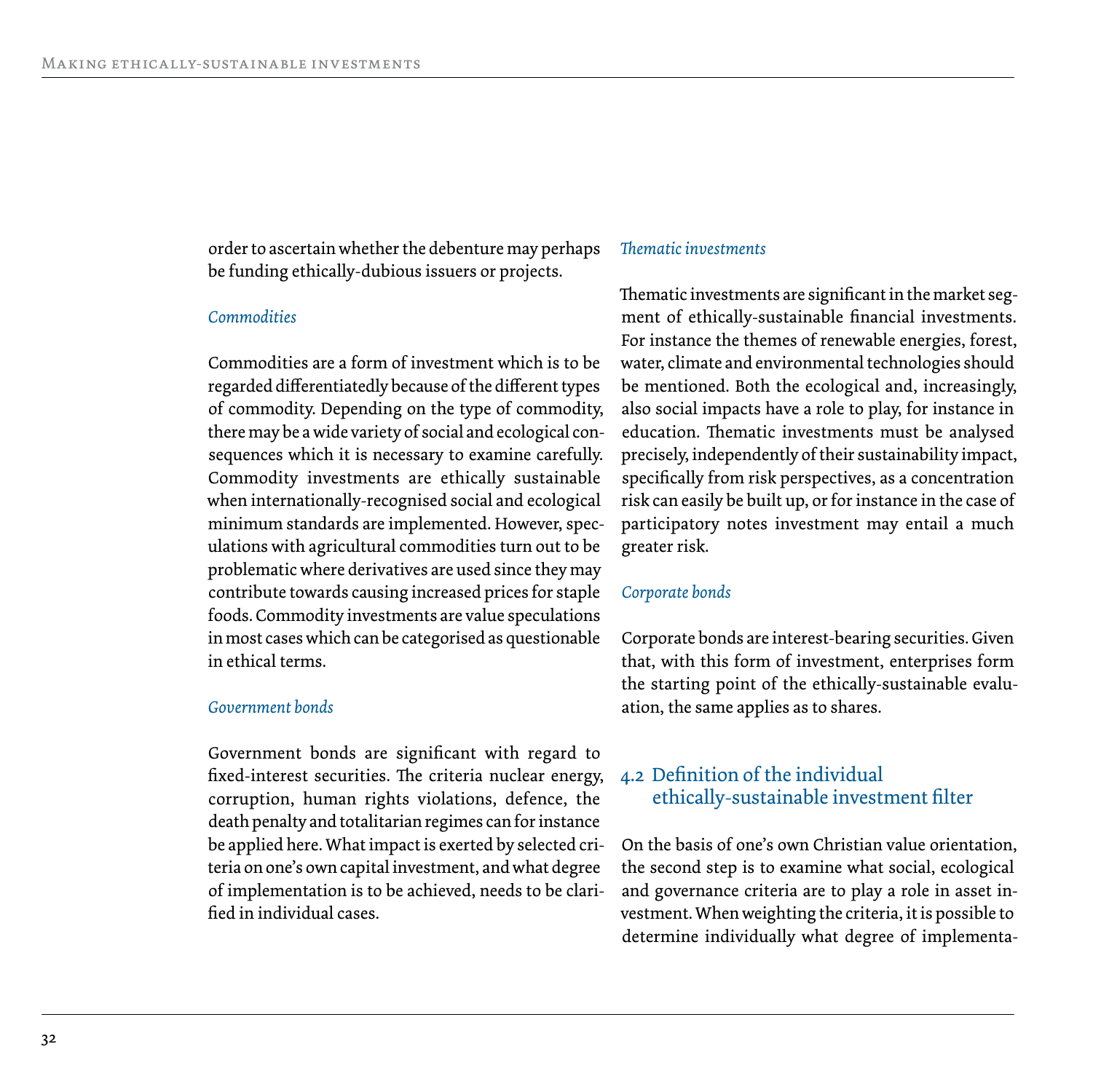tion each individual criterion is to meet. There are three distinct levels:

- { Absolute exclusion (zero tolerance): If a criterion has been violated, no investment may be made in the financial securities of the issuers concerned, mostly states and enterprises. For instance, states may be excluded which practice the death penalty or systematically violate human rights, and enterprises which permit exploitative child labour.
- { Exclusion adhering to thresholds and turnover thresholds: The financial securities of an issuer are only excluded if it exceeds intolerable limits within ethically-questionable fields of business and commercial practices or achieves non-negligible turnover there. The limits and turnover thresholds need to be set individually: It is only when enterprises achieve non-negligible turnover (more than 5 % for example) in one of the business fields (for instance nuclear energy or addictive substances) that they are excluded.
- $\blacktriangleright$  Treatment as a negative criterion: The criterion does not necessarily lead to an exclusion. In the best-inclass approach, it initially only reduces the issuer's ranking as a negative criterion, and goes on to apply further criteria to examine which issuers do best overall in ethically-sustainable terms, and hence can be invested in. A reduction in ranking can be applied, amongst others, to enterprises which prevent work-

er interests from becoming organised or fail to take effective action to combat corruption.

Decisive factors in creating a sustainability filter include both determining the ethically-sustainable criteria and ascertaining whether they are practicable. To this end, it is not only necessary to examine whether, how and with what weighting the individual criteria can be implemented. There is also a need to compare with the other three objectives of capital investment – liquidity, security and return.

High-volume institutions in particular are enabled to implement their ideas of sustainability in individual lists of criteria. Small institutions will depend on general ethically-sustainable criteria. The above list of possible exclusionary criteria offers an initial framework within which asset holders are able to take their decisions. The goal here is to bring the "mission", the objective of the church institution and the nature of the achievement of the yield into harmony in as credible a manner as possible. The individual criteria and their weighting are determined in the ethically-sustainable investment filter with which the investment universe is defined. The investment filter is documented as a part of the investment guidelines.

**Selection and weighting of criteria**

**Attention to the objectives of the church institutions**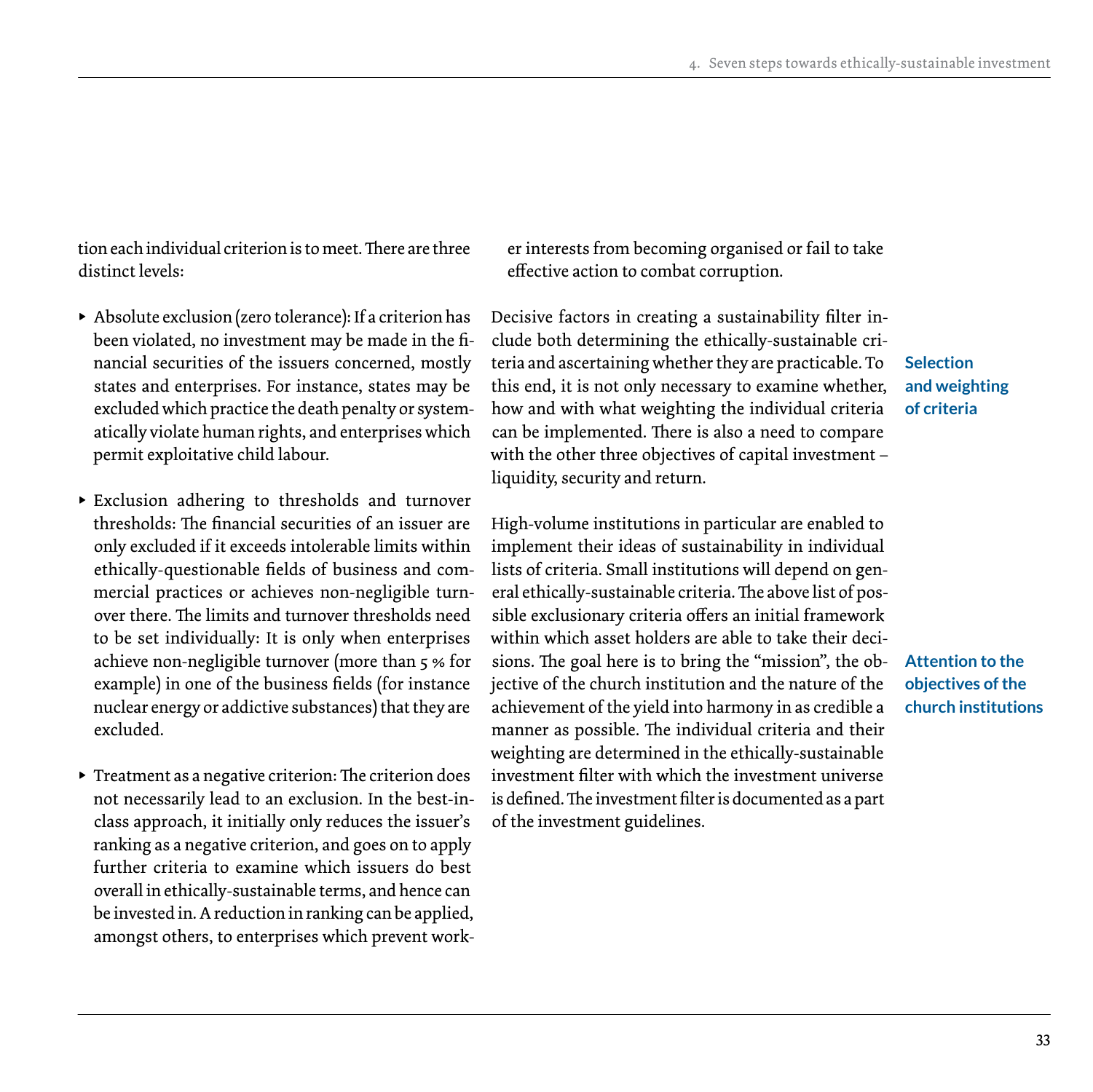

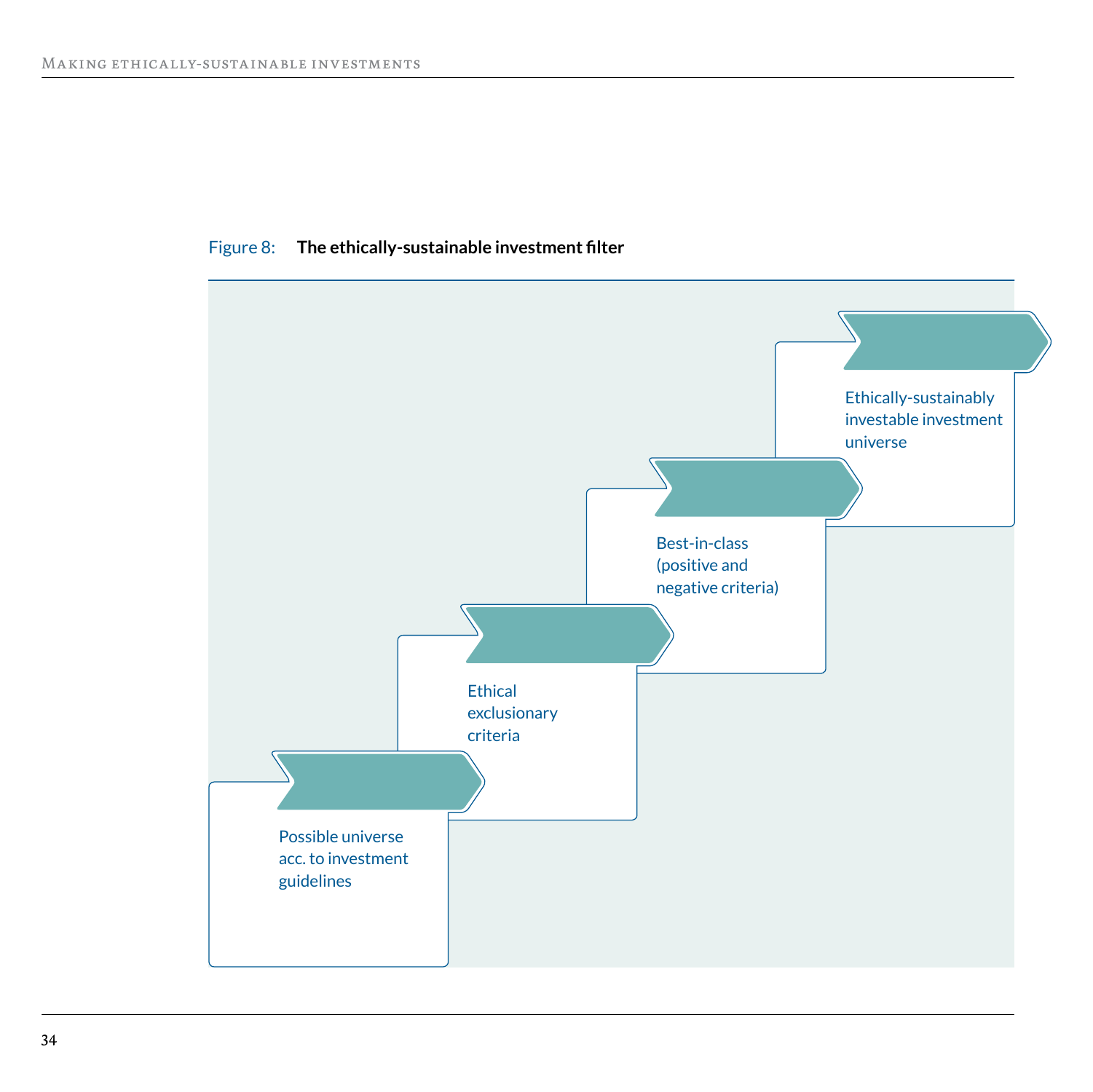#### 4.3 Examining the portfolio and the risk-return profile

Once asset holders have identified the investment criteria which are important to them from the point of view of their value orientation, it should be examined how the criteria can be implemented in the individual forms of investment in their portfolios. Although the investment universe is restricted by the ethically-sustainable criteria, it is certainly possible to achieve an adequately-spread risk, depending on the definition of the individual criteria. If however the selection and weighting of the ethically-sustainable investment criteria cause the risk in the financial investment to rise too much or the return expectation to fall too much, so that the risk-return profile no longer appears justifiable, it should be considered once more how the individual goals of the financial investment can be brought into a justifiable overall relationship with the criteria of the ethically-sustainable investment filter. It may be necessary to make subsequent adjustments.

#### 4.4 Determining the ethically-sustainable investment strategy

Once the ethically-sustainable investment filter has been determined and one's own portfolio has been determined, the investment strategy is to be recorded and coordinated with the responsible bodies of the institution. The investment strategy contains both the positions on ethically-sustainable questions and on the weighing up processes in question. The deeper one

engages in ethically-sustainable investment, the clearer it becomes that the various forms of investment are related in most cases to shades of grey which require asset holders to engage in weighing up processes between the ethical and Christian requirement, the individual risk tendency and the financial return expectations. The framework of the international capital market hence frequently necessitates a pragmatic approach which is aware of the shades of grey, but under the extant conditions wishes to do optimum justice to its own ethical demands and goals.

**Adequatelyspread risk**

#### 4.5 Selecting the financial service-providers

When drawing up investment guidelines, defining an ethically-sustainable investment filter and drafting an investment strategy, sufficient knowledge is needed of the possibilities to implement an ethically-sustainable investment. Many institutions, however, lack the capacity to implement such a process themselves. If further questions arise, many financial service-providers are available who have specialised in ethically-sustainable investment and can be consulted when drafting an ethically-sustainable investment strategy.

More information on ethically-sustainable investment is provided for instance by various research agencies, which in the German-speaking area include imug, Inrate, oekom research, RobecoSAM and Sustainalytics. Furthermore, associations have also taken up the group of topics, and can provide information, for instance the Forum Nachhaltige Geldanlagen e. V. (FNG) and the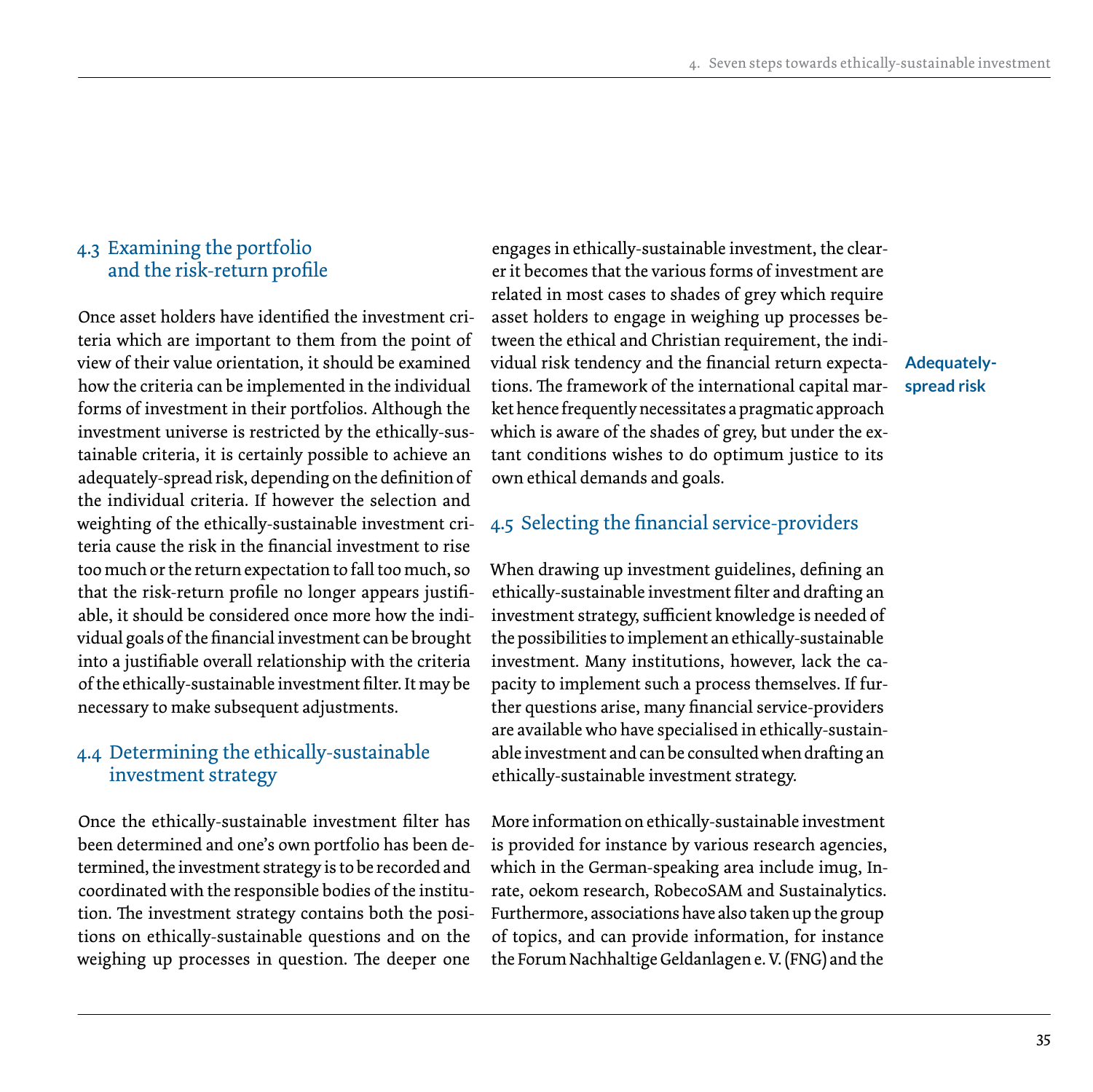Verein zur Förderung von Ethik und Nachhaltigkeit bei der Geldanlage CRIC e. V. (Corporate Responsibility Interface Center). Further information can also be obtained on the platforms of the data-providers Sustainable Business Institute (SBI) and ECOreporter.de AG.

Over and above this, various providers have developed indexes for the capital market in which sustainable enterprises are listed. The best known include the Dow Jones Sustainability Index (DJSI), MSCI World ESG Index and the FTSE4GOOD.

"When it comes to ethically-related investment, objectives are pursued in addition to economic goals which reflect investors' ethical demands. Such an ethical demand on the part of investors frequently consists of not wishing to provide capital for specific economic activities. The best- known examples of this are probably refraining from investing in the armaments industry or in enterprises producing or selling narcotics. The avoidance of investment in industries suspected of employing child labour or of rain forest deforestation could also be mentioned here.

With other forms of ethically-related investment, investors pursue the goal, in addition to financial objectives, of promoting a certain economic activity which they favour in moral terms. This is expressed by talk of a "double dividend" which ethically-related investors wish to achieve, namely a financial and a moral "dividend". The latter relates as a rule to a contribution towards achieving social and/or ecological goals, and hence to something which is to benefit not (only) the investor, but the public, a disadvantaged group or future generations. The investor may even be willing to accept less ambitious financial objectives for this moral "dividend".

[The examples which have been described make it clear, firstly, that] ethically-related investment requires adequate, reliable information on the enterprises which are to be financed. In this respect, a central role is played by independent, ongoing observation of corporate policy. Secondly, however, it also becomes evident that the selection of the potential investment opportunities becomes all the more limited the more targetedly the investor wishes to promote a specific social or ecological goal. The concentration on a small number of individual titles best corresponding to the ethical goal is always linked here to a waiver of the reduction of risks by the broad spread of investment ("diversification"), which already means cutting corners in terms of the financial investment goals."

German Bishops' Conference Research Group on International Church Affairs (publisher): *Changing the world through investment? An aid to orientation on ethically-related investment* (Bonn 2010), p. 21/22.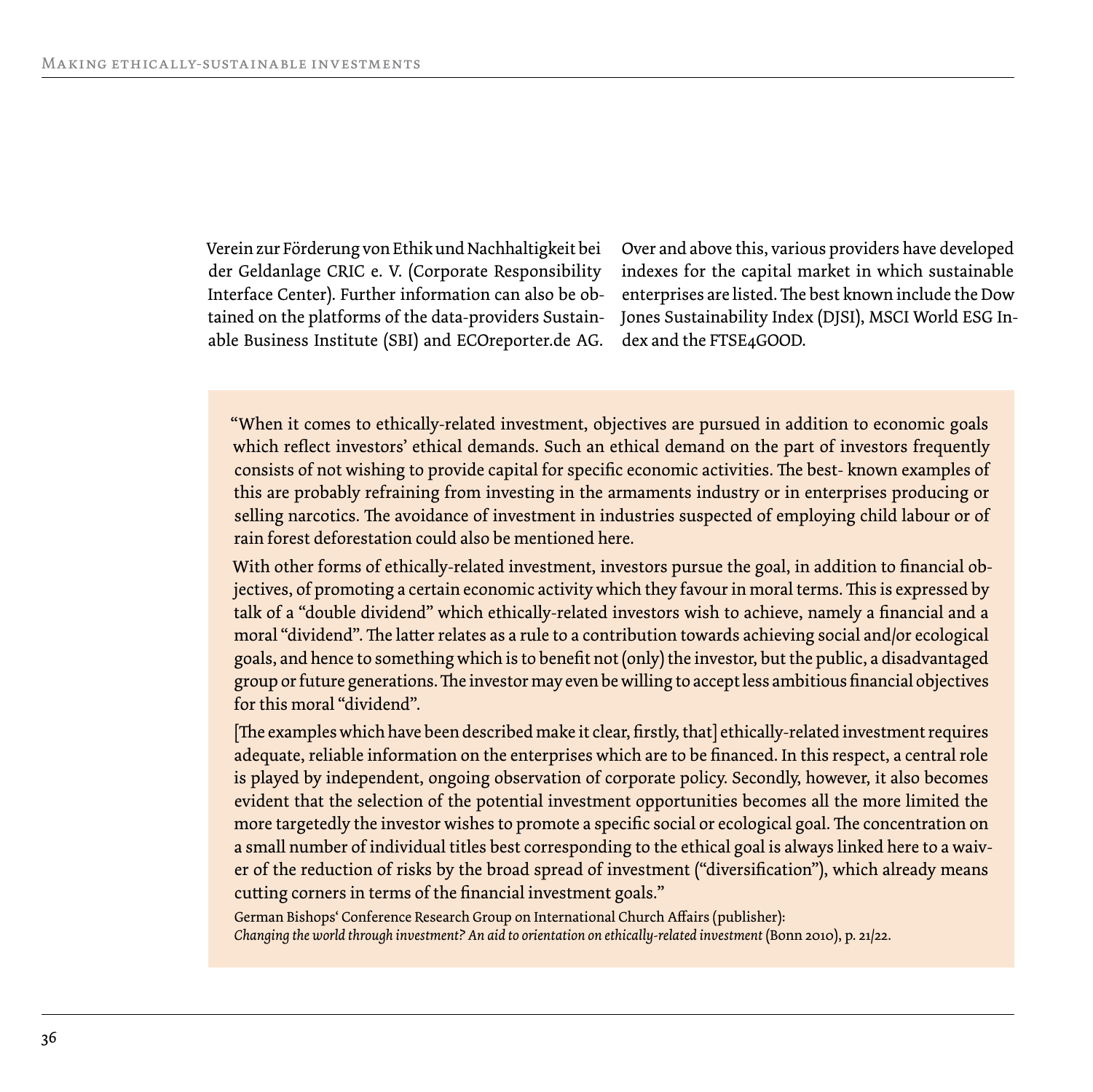Financial service-providers which specialise in ethically-sustainable investment include the Church banks and other financial institutions. Most of these banks offer sustainability products and services which need to be examined by asset holders using their respective ethically-sustainable demands. It is also possible to clarify with the experts of the financial institutions in each individual case the methodical approach to be taken towards ethically-sustainable investment. These include the information on the concrete sustainability research, as well as advice regarding the impact on the individual risk-return profile. Most good financial service-providers have many years of experience and appropriate expertise in dealing with ethically-sustainable financial investment on which the church institutions can always rely. An overview of some financial service-providers in the field of ethically-sustainable investment is offered by the annex to this guide, without claiming to be exhaustive.

### 4.6 Opting for a specific ethically-sustainable investment

Once asset holders have collected all the information that they need, they can take the concrete investment decisions with which they wish to achieve their investment objectives, taking account of their Christian value orientation. Financial service-providers that specialise in ethically-sustainable investments know of the range of services offered by such financial service-providers, and can be consulted with a diversified portfolio construction. The larger an asset holder's financial volume is, the more likely it is that it will be to rely on individualisable financial products which correspond to its own ethically-sustainable values. It is recommended for smaller institutions to select financial products largely reflecting their own ethical value orientation. Church investors who wish to practice engagement can now rely on various services from several financial service-providers.

#### 4.7 Examining and refining the investment strategy

Ethically-sustainable financial investments are a dynamic topic which repeatedly poses new questions and brings forward new products and services. A regular audit is needed in order to be able to adjust the ethically-sustainable investment strategy in line with current market needs from time to time. This should be carried out together with the regular check and where appropriate review of the individual investment guidelines and of the ethically-sustainable investment filter. What further developments and adjustments appear to make sense here in individual cases depends on the developments on the market for ethically-sustainable investments.

**Monitoring of market developments**

**Further development of investment guidelines and filters**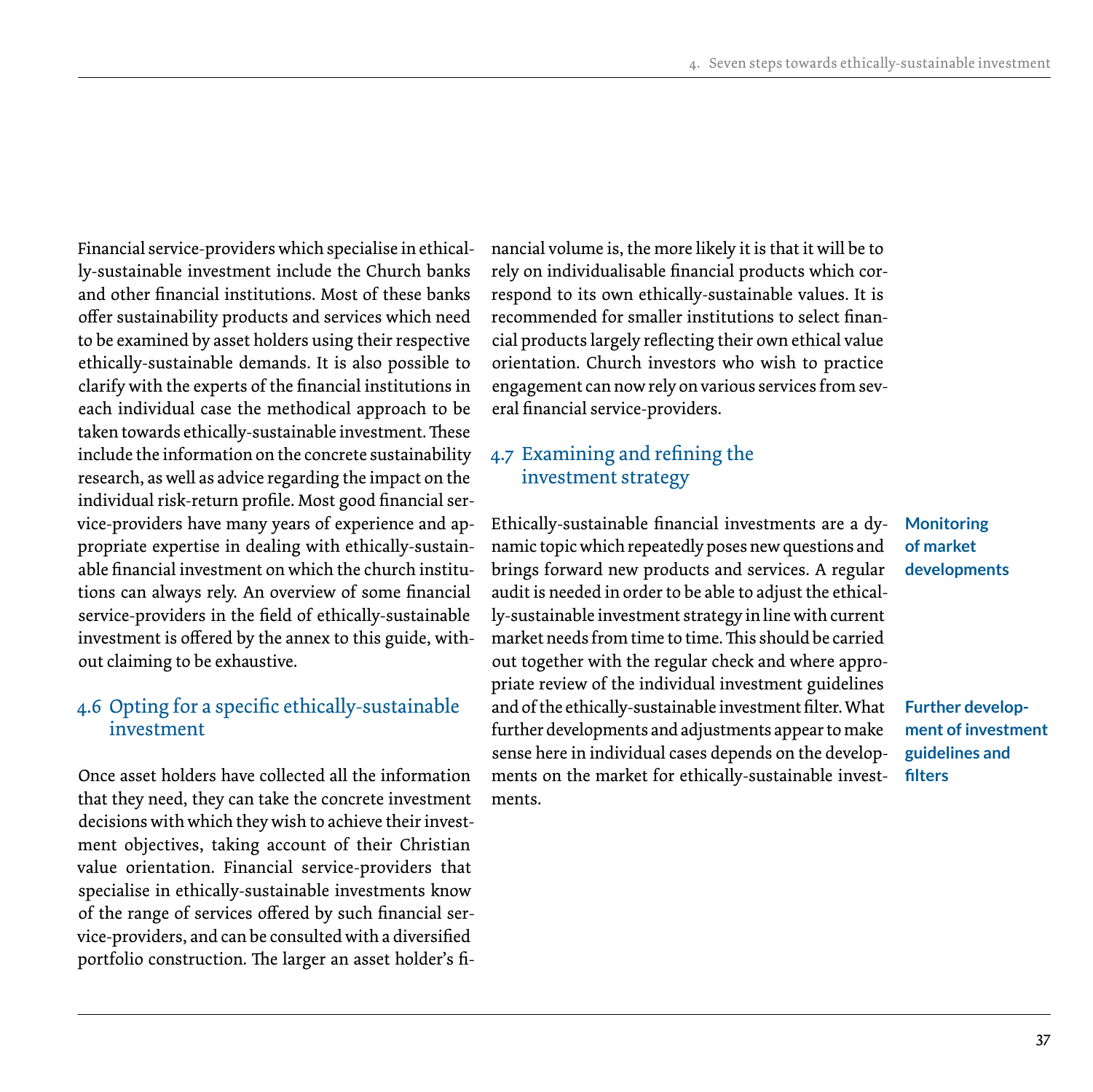"I exhort you to generous solidarity and to the return of economics and finance to an ethical approach which favours human beings."

Pope Francis, Apostolic Exhortation *Evangelii Gaudium* (2013), no. 58.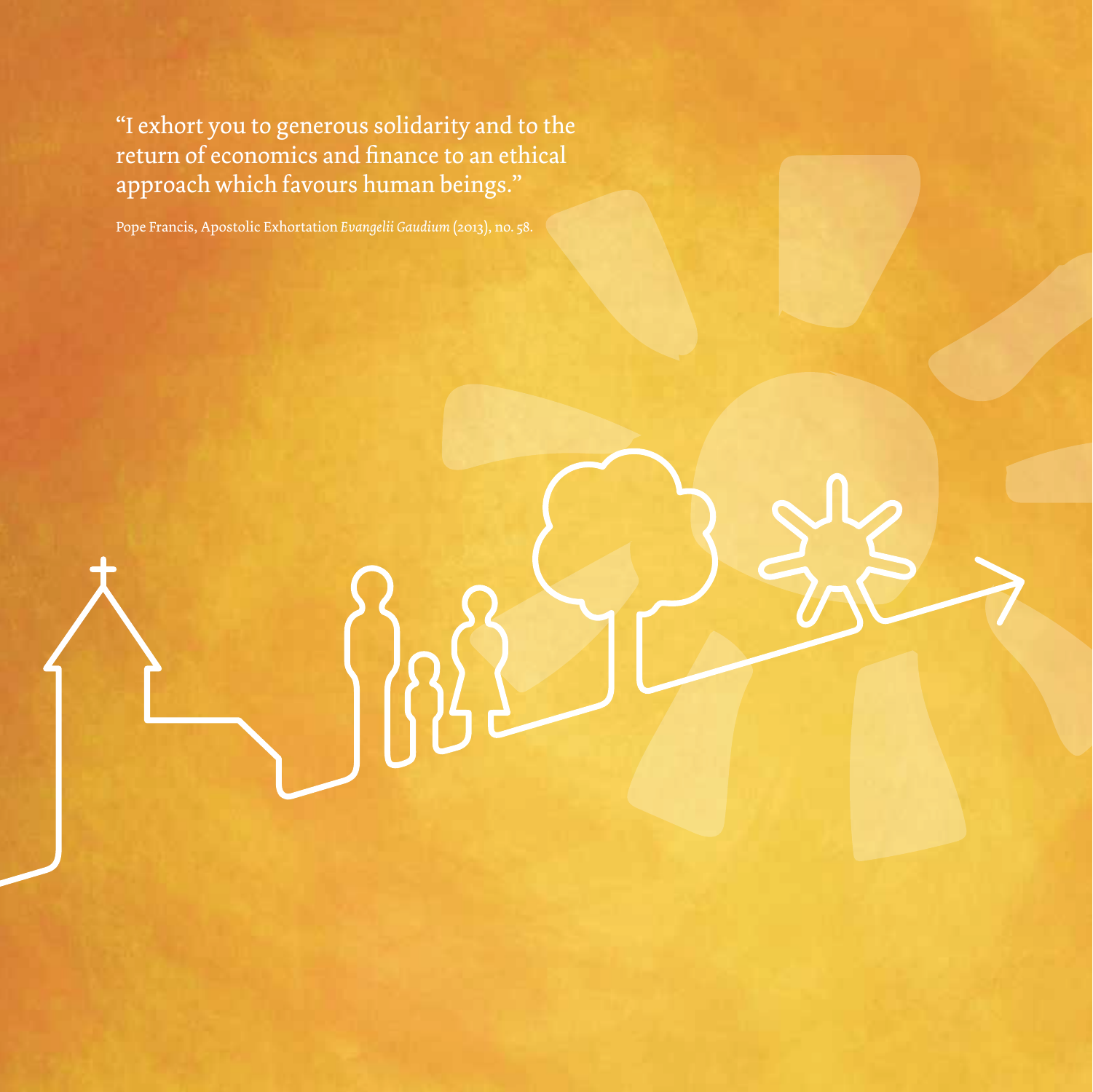### 5. Credibility and transparency

Church asset holders are responsible for carrying out their own tasks, for the conservation and multiplication of the assets provided for this, as well as for the manner in which they achieve returns with their assets. Ethically-reflected action means first and foremost for them to be aware of the various consequences of their investment decisions. Besides the purely financial return expectation, financial investments always also directly or indirectly affect individuals, society and Creation as a whole. Ethically-sustainable investment includes social and ecological knockon effects in the evaluation. It strengthens the identity and hence the credibility of church institutions internally and vis-à-vis third parties by largely avoiding contradictions between the use of the yield according to the articles of association and the generation of the yield.

The ethically-sustainable objective here only reflects one out of four objectives of capital investment, but it is an important one. It can be brought into line with the objectives of church institutions to a considerable degree. Particularly for asset holders who are funded through Church taxes, donations and other subsidies, an ethically-sustainable investment strategy is significant. Ethically-desirable and financially-justifiable aspects are nonetheless not always identical. The two can however be brought into a pragmatic relationship with ethically-sustainable financial investments that is justifiable for the respective institution.

Church asset management is a highly-sensitive area which is critically perceived and judged in the public. It is rightly expected of church asset holders that they exercise a considerable degree of credibility and transparency as to their financial investments. This applies not only with regard to the amount of the assets and their evaluation. The Church is also asked in what form She invests, what social and ecological measures She promotes and what impact She intends to achieve on the capital market with Her asset investments. Ethically-sustainable investment provides the church institutions with an opportunity to make it transparent towards the faithful and the public that and how they also wish to make a contribution with their financial investments towards shaping the world on the basis of the Christian faith.

**Strengthening the credibility of church institutions**

**Relationship between ethics and returns**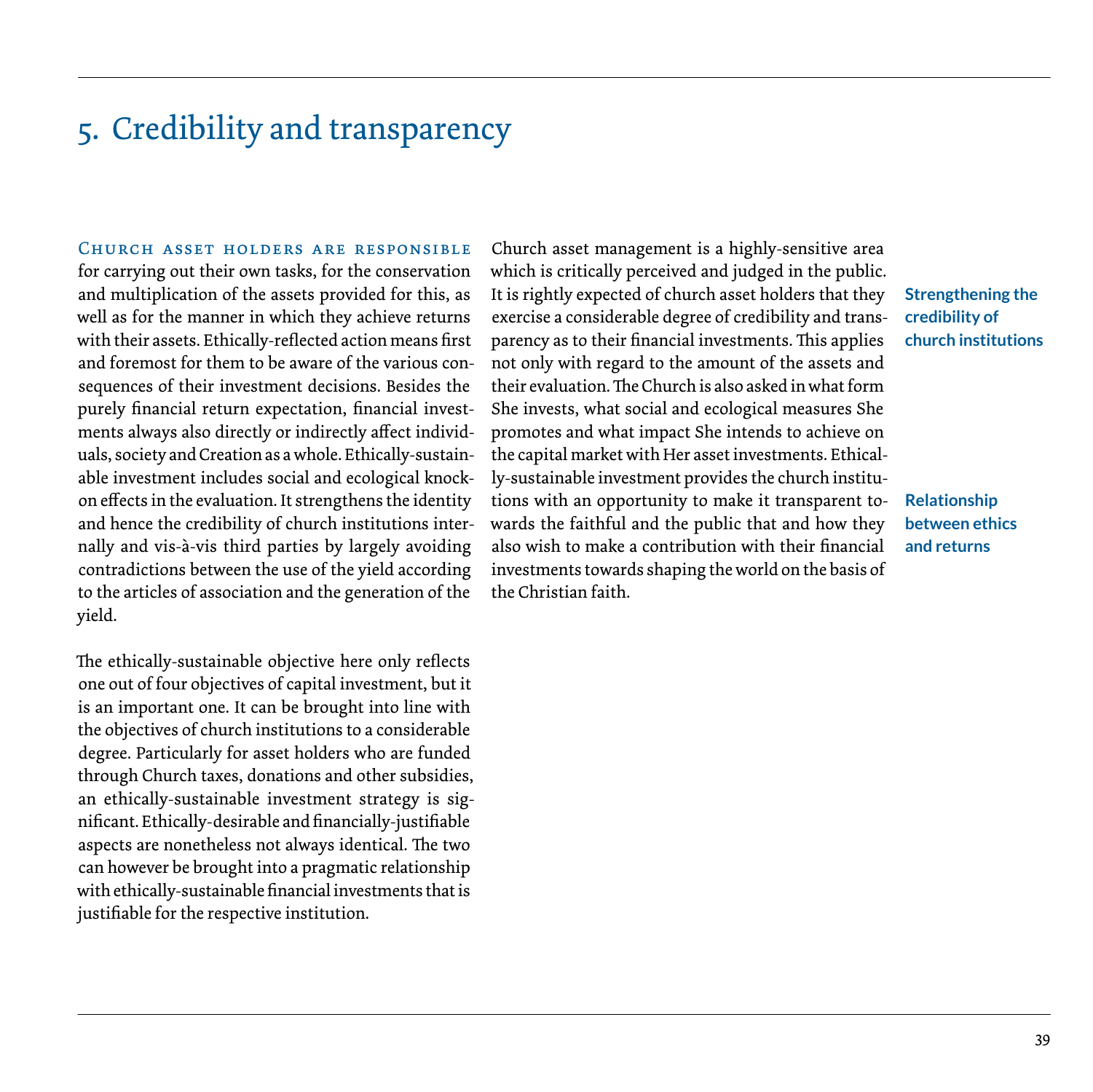### Annex

The glossary briefly explains the most important key words of ethically-sustainable investment. More information can be found on the websites of the financial service-providers that are listed after the glossary. They can be consulted on the individual steps on ethically-sustainable investment with their respective expertise.

### *Glossary*

#### *Investment guidelines*

Investment guidelines form the basis for asset investments. They individually determine the asset structure. They provide information on the goals of one's own capital investment and define the "benchmarks" as upper and lower limits within which the persons in financially-responsible positions can make their investment decisions. Statements on the ethically-sustainable dimension of capital investment can be stipulated in the investment guidelines.

#### *Exclusionary criteria*

Exclusionary criteria ensure that specific business fields and practices which the investor considers to be ethically unjustifiable on the basis of his value orientation are excluded from the outset. This can affect individual issuers or indeed entire sectors. The exclusions can be carried out in absolute terms as a total

exclusion, or defined turnover thresholds or limits can be used which the asset holder is not prepared to see exceeded. The exclusionary criteria that are included most frequently include for instance violations of human and labour rights, nuclear energy, defence and the death penalty.

#### *Best-in-class approach*

With the best-in-class approach, those issuers of a sector are ascertained which have particularly committed themselves to the sustainability approach and, when measured by positive and negative criteria, show an above-average social and ecological track record vis-àvis their direct competitors. With the best-in-class approach, asset holders invest in issuers who deal early with their ecological, social and corporate governance risks, minimise these and promote the sustainability concept in the long term.

#### *Corporate governance*

Corporate governance stands for responsible company management. This key term stands for addressing questions of corporate control, transparency, management, governance and dealing with the various stakeholder groups. Besides social and ecological evaluation criteria, corporate governance criteria are also applied in the sustainability analysis.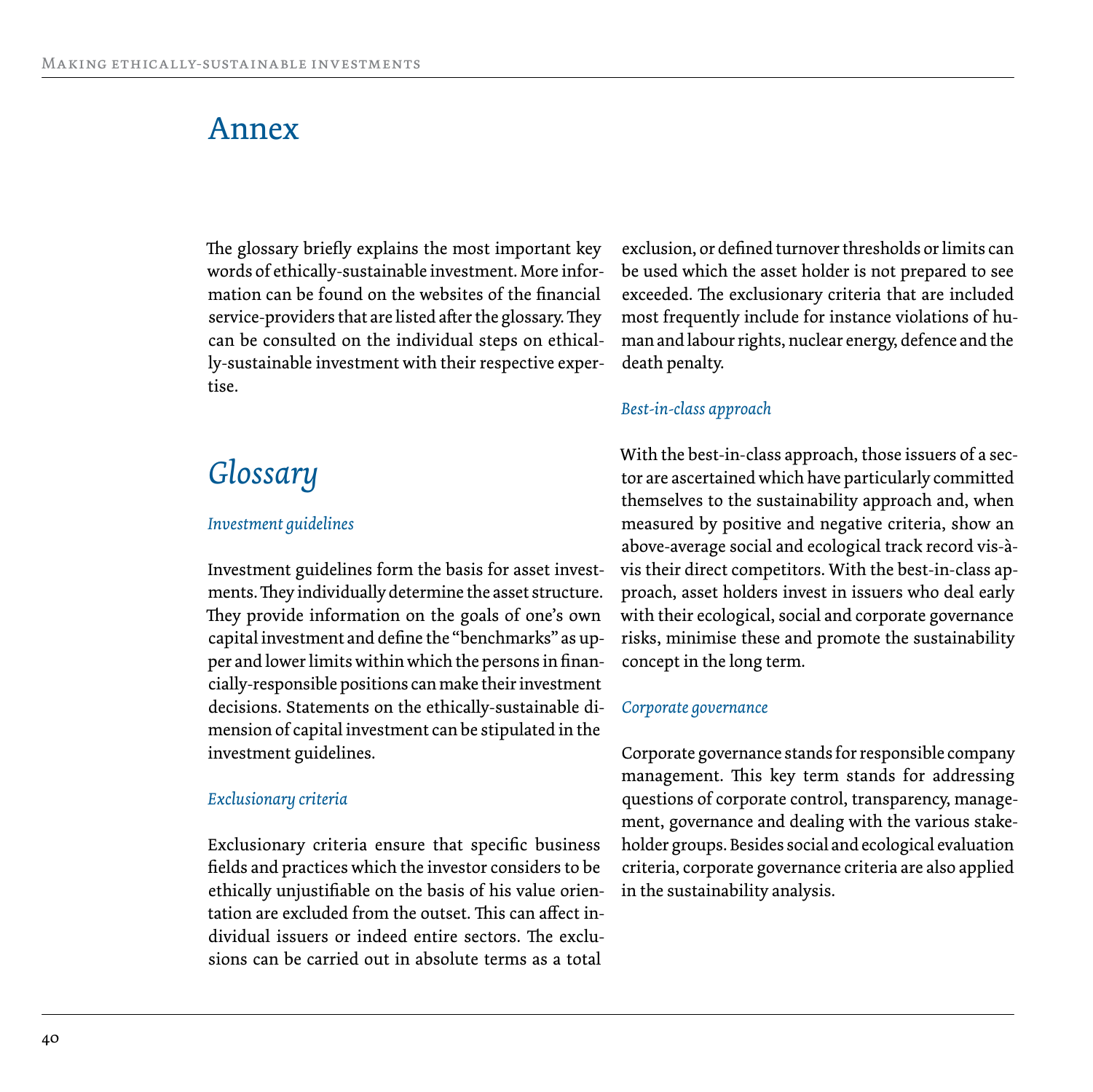#### *Engagement/Active Shareholding*

Engagement, or Active Shareholding, refers to the dialogue between in most cases institutional investors and enterprises with the aim in mind of improving their value development not only with regard to financial performance indicators, but also to social, ecological and governance criteria in the medium to long term. As well as exercising voting rights, investors can also exert a direct or indirect influence on the enterprise by talking with the management.

#### *ESG criteria*

The abbreviation ESG stands for the three areas of the environment, social and governance (responsible corporate management), which are used for the sustainability evaluation of issuers using many positive and negative criteria. The issuer evaluation is carried out by research agencies that are specialised in sustainability. The term SRI (Socially Responsible Investment) is used in this context in the Anglo-American-speaking area. This abbreviation stands for the discussion of various approaches to sustainable investment. In the financial investments that are referred to as responsible investments, besides social criteria, ecological and governance criteria are also taken into account

#### *Ethically-sustainable investment*

Ethically-sustainable investment is understood as asset investments where a sustainability evaluation of issuers by social, ecological and governance criteria is used to develop an ethical value orientation. The combination of the terms ethical and sustainable makes it clear that the sustainability criteria are founded on ethical values. In practice, the ethical claims are however defined in highly-differing ways, so that it must be precisely examined in each case what the term "ethically-sustainable" actually means. Church asset holders are aware of their obligation in terms of a Christian value orientation from which they develop their ethically-sustainable investment criteria.

#### *The magical triangle of capital investment*

The magical triangle of capital investment consists of the three benchmarks of liquidity, security and return. All asset holders must be able to take and justify their investment decisions at the crossroads between these three objectives. In ethically-sustainable investment, the three capital investment objectives are expanded to include an ethically-sustainable objective. The investor thus makes it clear that when making their investment decisions ethical criteria also play a pivotal role when comparing with the objectives of the magical triangle.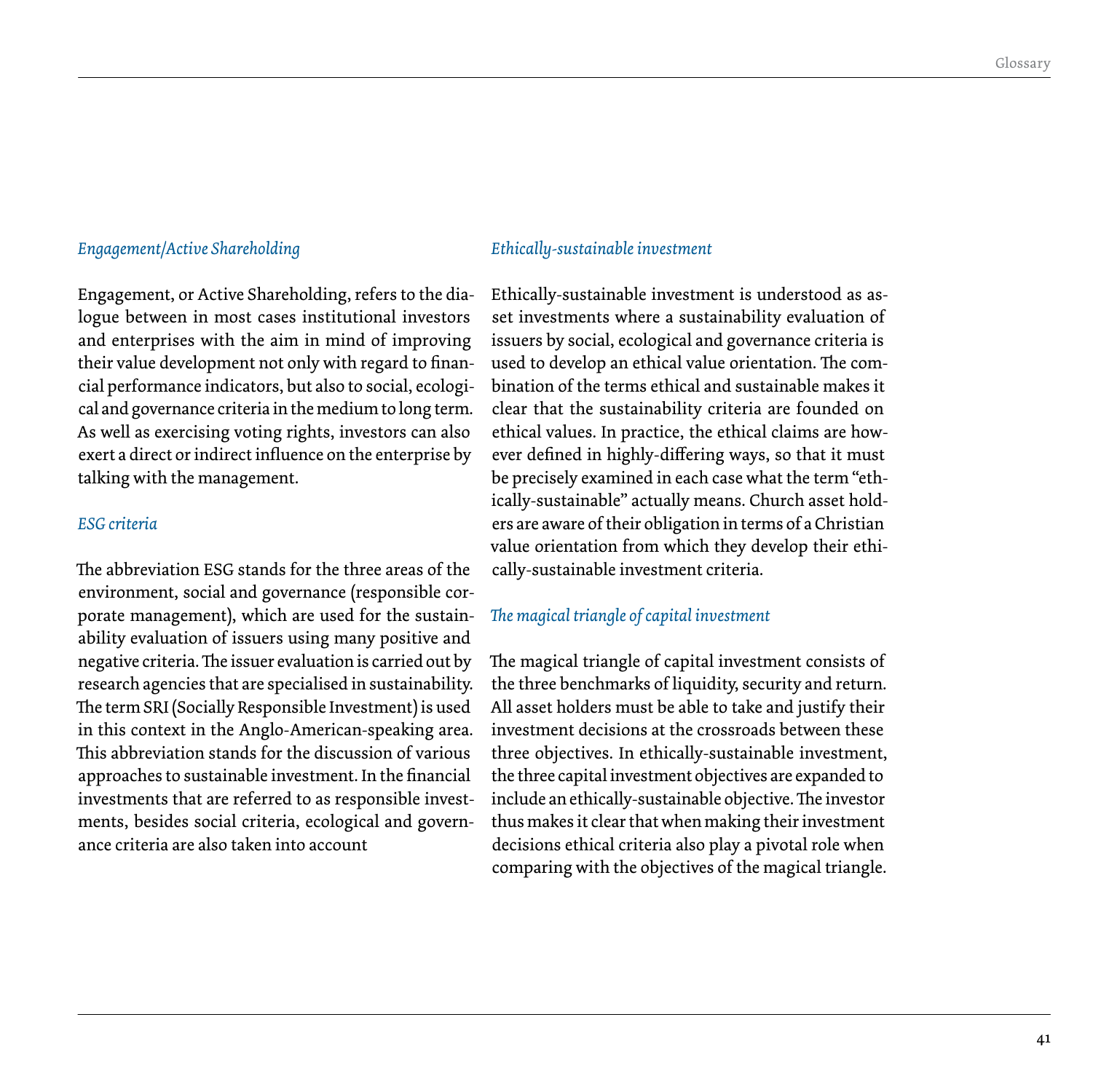#### *Research agencies*

The task of research agencies that specialise in sustainability is to analyse issuers' sustainability impact, above all in the social, ecological and governance fields. Using their rating results, it is possible to evaluate how sustainable an issuer is and whether and to what degree they furthermore take Christian values into account within ethically-sustainable investment. The social-ecological evaluation of an enterprise however says nothing about its financial performance.

#### *Transparency*

Ethically-sustainable financial investments ensure an increased degree of transparency, both internally and vis-à-vis third parties. Over and above the exclusionary criteria, asset holders can show by revealing their investment strategy, methods, investment objectives and cooperation partners how they strive to do justice to their responsibility against the background of their special value orientation as ethically-aware investors.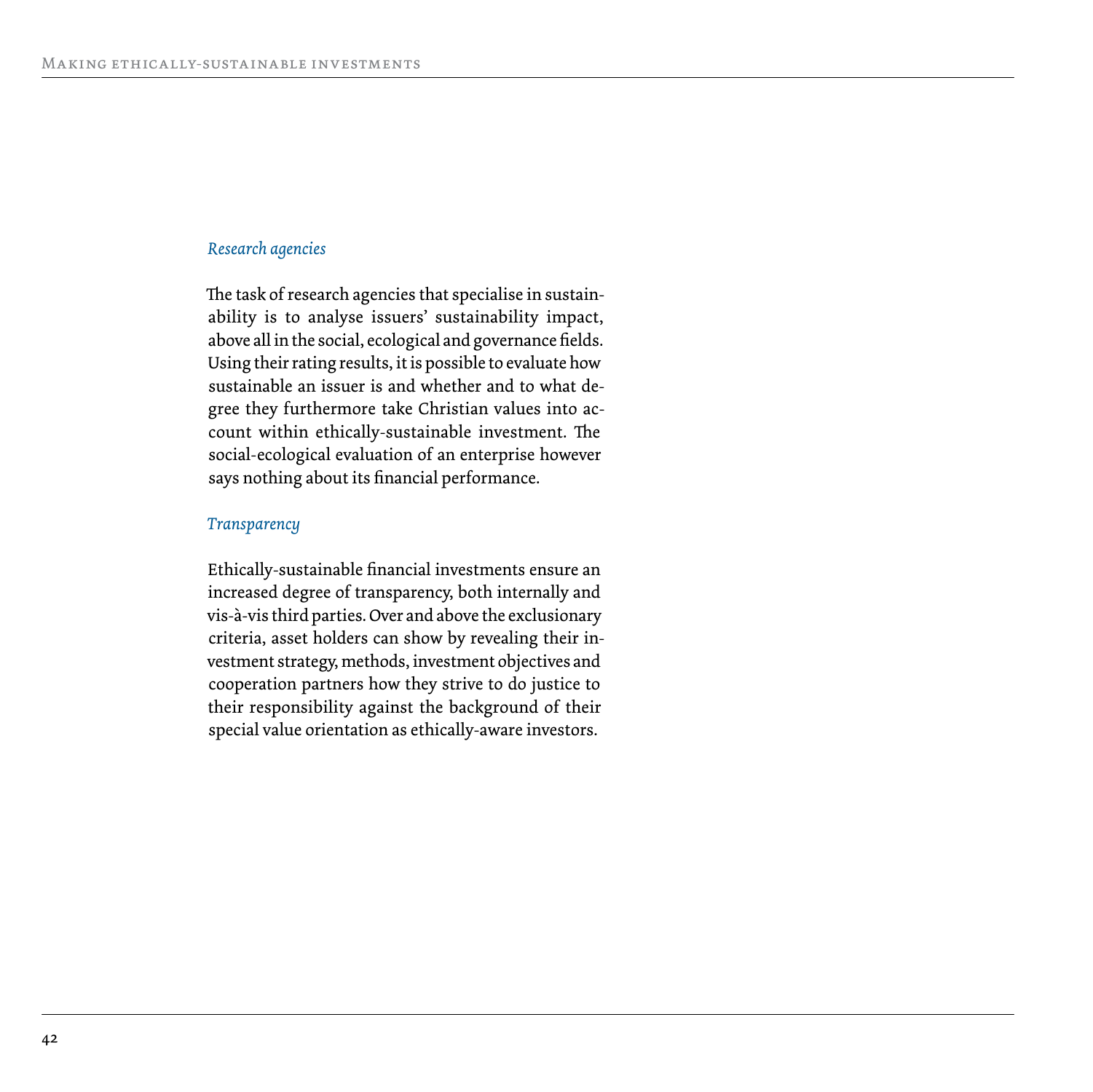### Church banks and banks of religious orders

#### Bank für Kirche und Caritas eG

Kamp 17, D-33098 Paderborn Phone: +49 (0)5251/121-0 info.service@bkc-paderborn.de www.bkc-paderborn.de

#### Bank für Orden und Mission

Zweigniederlassung der vr bank Untertaunus eG

Wiesbadener Str. 16, D-65510 Idstein Phone: +49 (0)1803/111155-0, info@ordensbank.de www.ordensbank.de

#### Bank im Bistum Essen eG

Gildehofstr. 2, D-45127 Essen Phone: +49 (0)201/2209-0, info@bibessen.de www.bibessen.de

#### DKM Darlehnskasse Münster eG

Breul 26, D-48143 Münster Phone: +49 (0)251/51013-200, info@dkm.de www.dkm.de

#### LIGA Bank eG

Dr.-Theobald-Schrems-Str. 3, D-93055 Regensburg Phone: +49 (0)941/4095-0, info@ligabank.de www.ligabank.de

#### Pax-Bank eG

Christophstr. 35, D-50670 Köln Phone: +49 (0)221/16015-0, info@pax-bank.de www.pax-bank.de

#### Steyler Bank GmbH

Arnold-Janssen-Str. 22, D-53757 Sankt Augustin Phone: +49 (0)2241/1205-0, info@steyler-bank.de www.steyler-bank.de

#### **IMPRESSUM**

Herausgeber:

Sekretariat der Deutschen Bischofskonferenz Kaiserstraße 161 53113 Bonn www.dbk.de

Zentralkomitee der deutschen Katholiken (ZdK) Hochkreuzallee 246 53175 Bonn www.zdk.de

Gestaltungskonzept: MediaCompany – Agentur für Kommunikation GmbH Illustrationen: Juan González, Jola Fiedler

Druck: Engelhardt GmbH Neunkirchen

Climate Partner<sup>o</sup> klimaneutral Druck | ID 11365-1509-1001